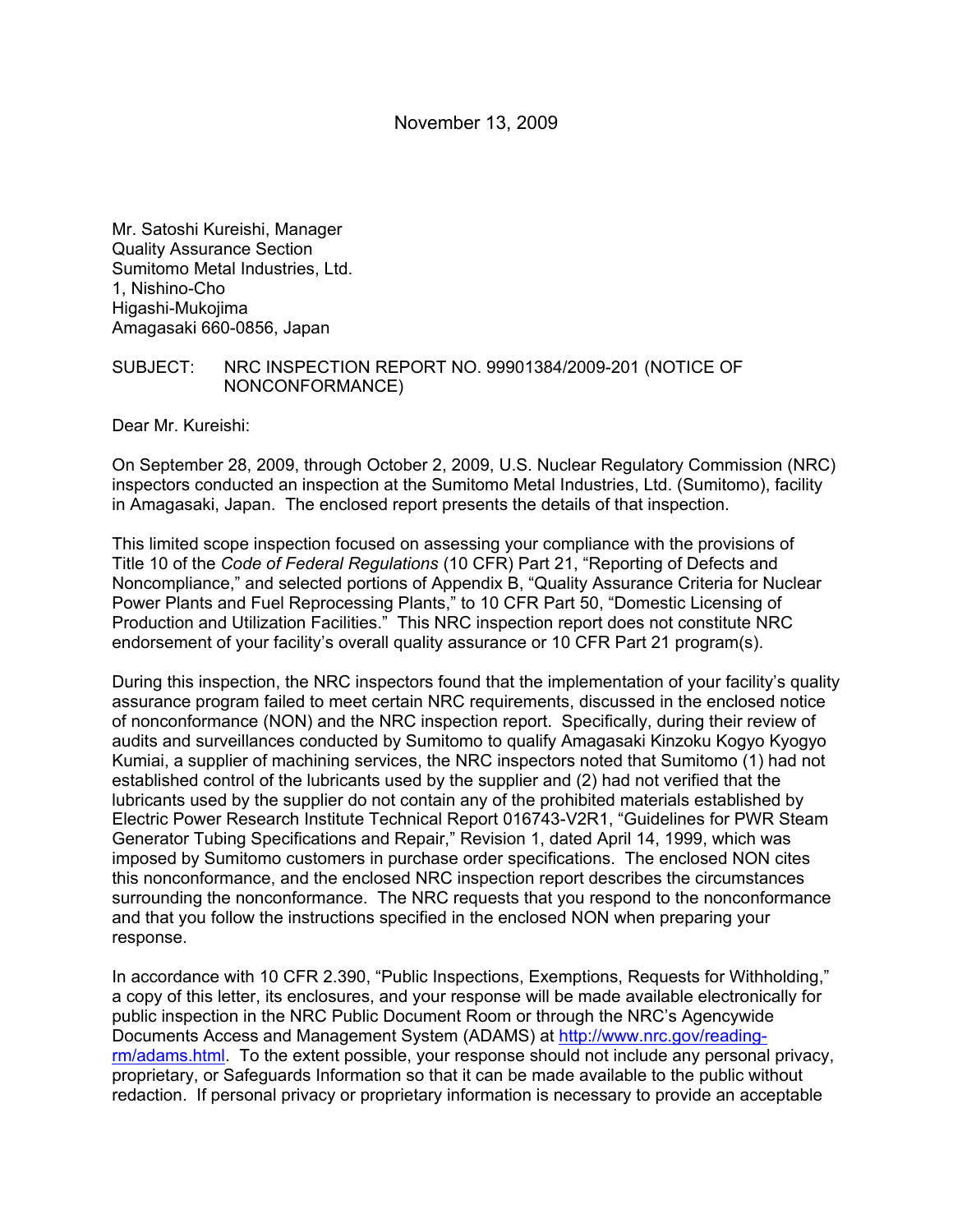response, then please provide a bracketed copy of your response that identifies the information that should be protected and a redacted copy of your response that deletes such information. If you request that such material is withheld from public disclosure, you must specifically identify the portions of your response that you seek to have withheld and provide, in detail, the bases for your claim (e.g., explain why the disclosure of information will create an unwarranted invasion of personal privacy or provide the information required by 10 CFR 2.390(b) to support a request for withholding confidential commercial or financial information). If Safeguards Information is necessary to provide an acceptable response, please provide the level of protection described in 10 CFR 73.21, "Protection of Safeguards Information: Performance Requirements."

Sincerely,

#### **/RA/**

Juan Peralta, Chief Quality and Vendor Branch 1 Division of Construction Inspection & Operational Programs Office of New Reactors

Docket No.: 99901384

Enclosures:

- 1. Notice of Nonconformance
- 2. Inspection Report No. 99901384/2009-201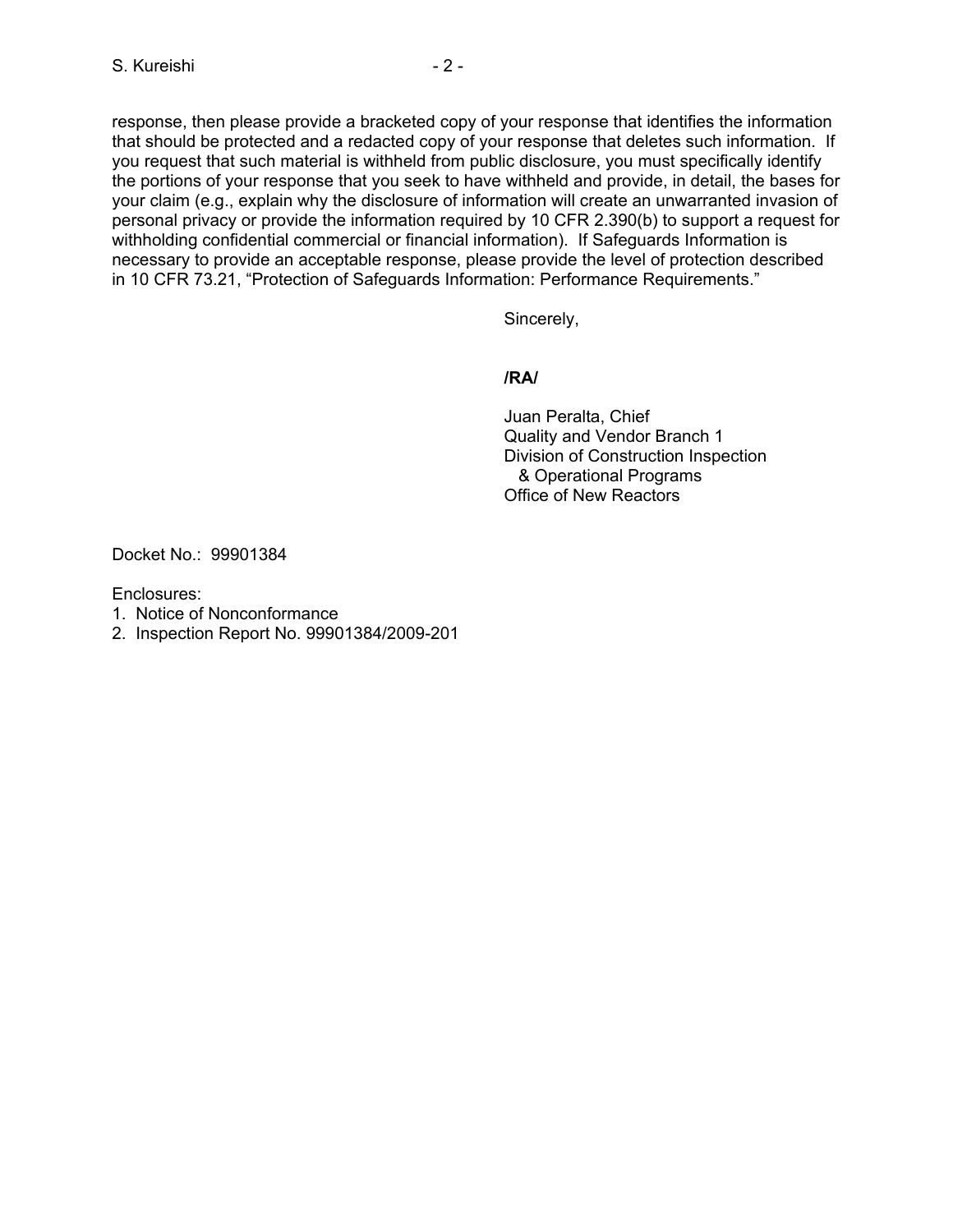response, then please provide a bracketed copy of your response that identifies the information that should be protected and a redacted copy of your response that deletes such information. If you request that such material is withheld from public disclosure, you must specifically identify the portions of your response that you seek to have withheld and provide, in detail, the bases for your claim (e.g., explain why the disclosure of information will create an unwarranted invasion of personal privacy or provide the information required by 10 CFR 2.390(b) to support a request for withholding confidential commercial or financial information). If Safeguards Information is necessary to provide an acceptable response, please provide the level of protection described in 10 CFR 73.21, "Protection of Safeguards Information: Performance Requirements."

Sincerely,

Juan Peralta, Chief Quality and Vendor Branch 1 Division of Construction Inspection & Operational Programs Office of New Reactors

Docket No.: 99901384

Enclosures:

- 1. Notice of Nonconformance
- 2. Inspection Report No. 99901384/2009-201

DISTRIBUTION:

RidsNroDcipCqvb RidsNroDcipCqvp GTracy JTappert kureishi-sts@sumitomometals.co.jp

#### ADAMS ACCESSION NO: **ML093070450**

| <b>OFFICE</b> | NRO/DCIPCQVP    | E | NRO/DE/CIB1  | Е | NRO/DCIP/CQVP    | Е | NRO/DCIP/CQVP | E |
|---------------|-----------------|---|--------------|---|------------------|---|---------------|---|
| <b>NAME</b>   | JJacobson       |   | GMakar       |   | <b>GGalletti</b> |   | MConcepcion   |   |
| <b>DATE</b>   | /2009<br>11/    |   | /2009<br>11/ |   | /2009<br>11/     |   | /2009<br>11/  |   |
| <b>OFFICE</b> | NRO/DCIPCQVP    | E |              | Е |                  | E |               | Е |
| <b>NAME</b>   | <b>JPeralta</b> |   |              |   |                  |   |               |   |
| <b>DATE</b>   | 11/13/2009      |   |              |   |                  |   |               |   |

#### **OFFICIAL RECORD COPY**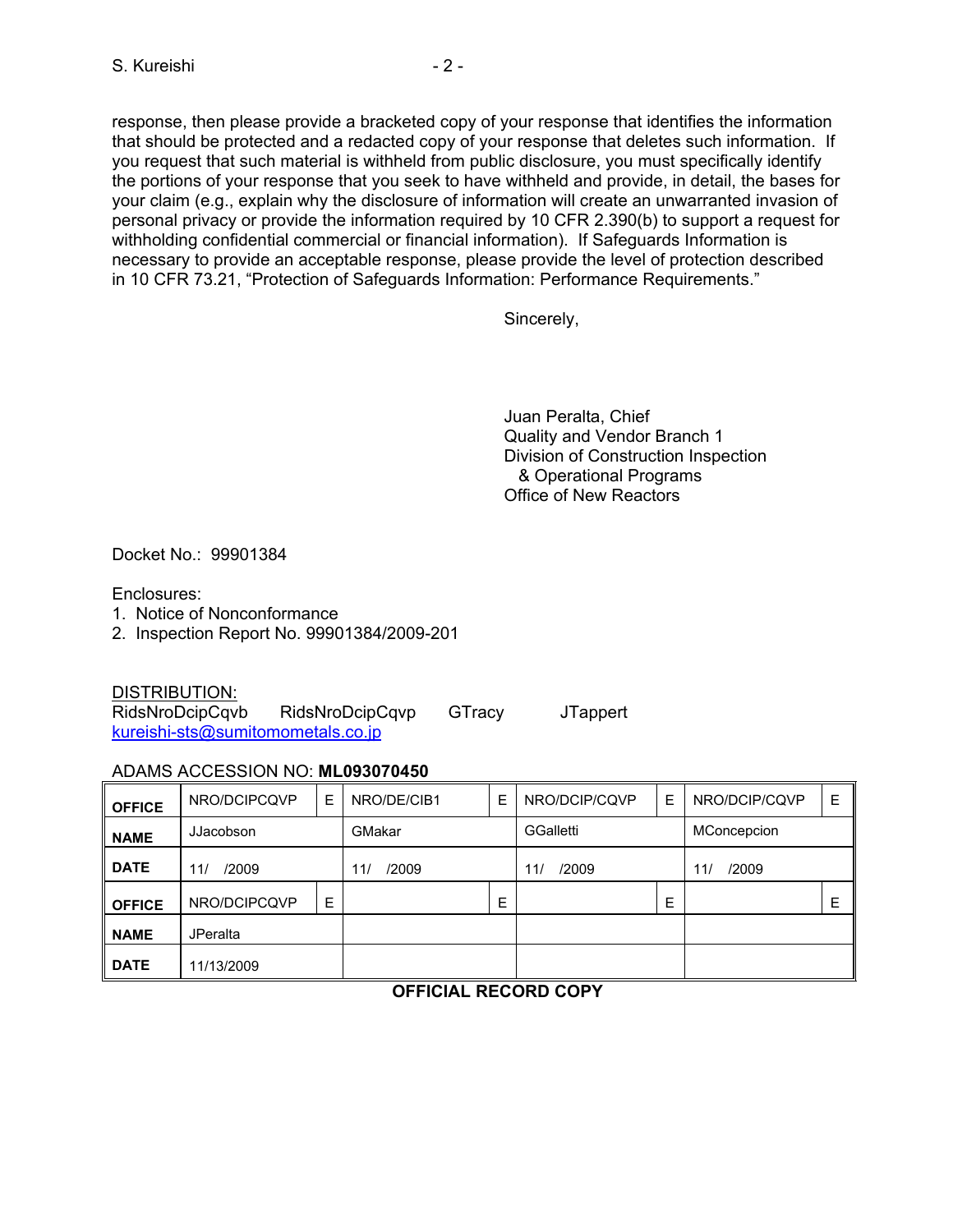# **NOTICE OF NONCONFORMANCE**

Higashi-Mukojima Amagasaki 660-0856, Japan

Sumitomo Metal Industries, Ltd. Contract No.: 99901384 1, Nishino-Cho Inspection Report No.: 2009-201

Based on the results of a U.S. Nuclear Regulatory Commission (NRC) inspection conducted on September 28, 2009, through October 2, 2009, of activities performed at Sumitomo Metal Industries, Ltd. (Sumitomo), facilities in Amagasaki, Japan, certain activities were not conducted in accordance with NRC requirements.

A. Criterion VII, "Control of Purchased Material, Equipment, and Services," of Appendix B, "Quality Assurance Criteria for Nuclear Power Plants and Fuel Reprocessing Plants," to Title 10 of the *Code of Federal Regulations* (10 CFR) Part 50, "Domestic Licensing of Production and Utilization Facilities," states, in part, that "the effectiveness of the control of quality by contractors and subcontractors shall be assessed by the applicant or designee at intervals consistent with the importance, complexity, and quantity of the product or services."

Section 6, "Control of Purchased Material and Services," of the Sumitomo Quality Assurance Manual (QAM), QA3700, Revision 36, dated October 1, 2008, describes the measures established by Sumitomo to ensure that purchased materials and services conform to applicable requirements. Paragraph 6.3.3(2) of the QAM states, in part, that audits or performance assessments of vendors and subcontractors shall be performed to confirm that the source material or services continue to meet the specified requirements.

Purchase Orders 2563401-KA-S2HO2 and 2564001-KA-S3HO2 from Mitsubishi Heavy Industries, Ltd., for steam generator tubes for the San Onofre Nuclear Generating Station required, in part, that the tubes be manufactured in accordance with Electric Power Research Institute (EPRI) Technical Report 016743-V2R1, "Guidelines for PWR Steam Generator Tubing Specifications and Repair," Revision 1, dated April 14, 1999 (EPRI technical report).

Paragraph 5.1 of the EPRI technical report states that "red lead-graphite-mineral oil or molybdenum disulfide lubricants shall not be used, i.e., these materials are prohibited from contact with the tube material at any time. Metallic lead, mercury, cadmium, or other low melting temperature metals or alloys are also prohibited from contact with the tube material at any time."

Contrary to the above, the audits and performance assessments conducted by Sumitomo did not verify that Amagasaki Kinzoku Kogyo Kyogyo Kumiai, a supplier of machining services, had identified and analyzed all materials that come in contact with the steam generator tubes while undergoing cutting, boring, and machining operations. Consequently, Sumitomo has not adequately verified that Amagasaki Kinzoku Kogyo Kyogyo Kumiai implemented controls needed to demonstrate that the prohibited materials listed in the EPRI technical report did not come in contact with the tube material.

The NRC has identified this issue as Nonconformance 99901384/2009-201-01.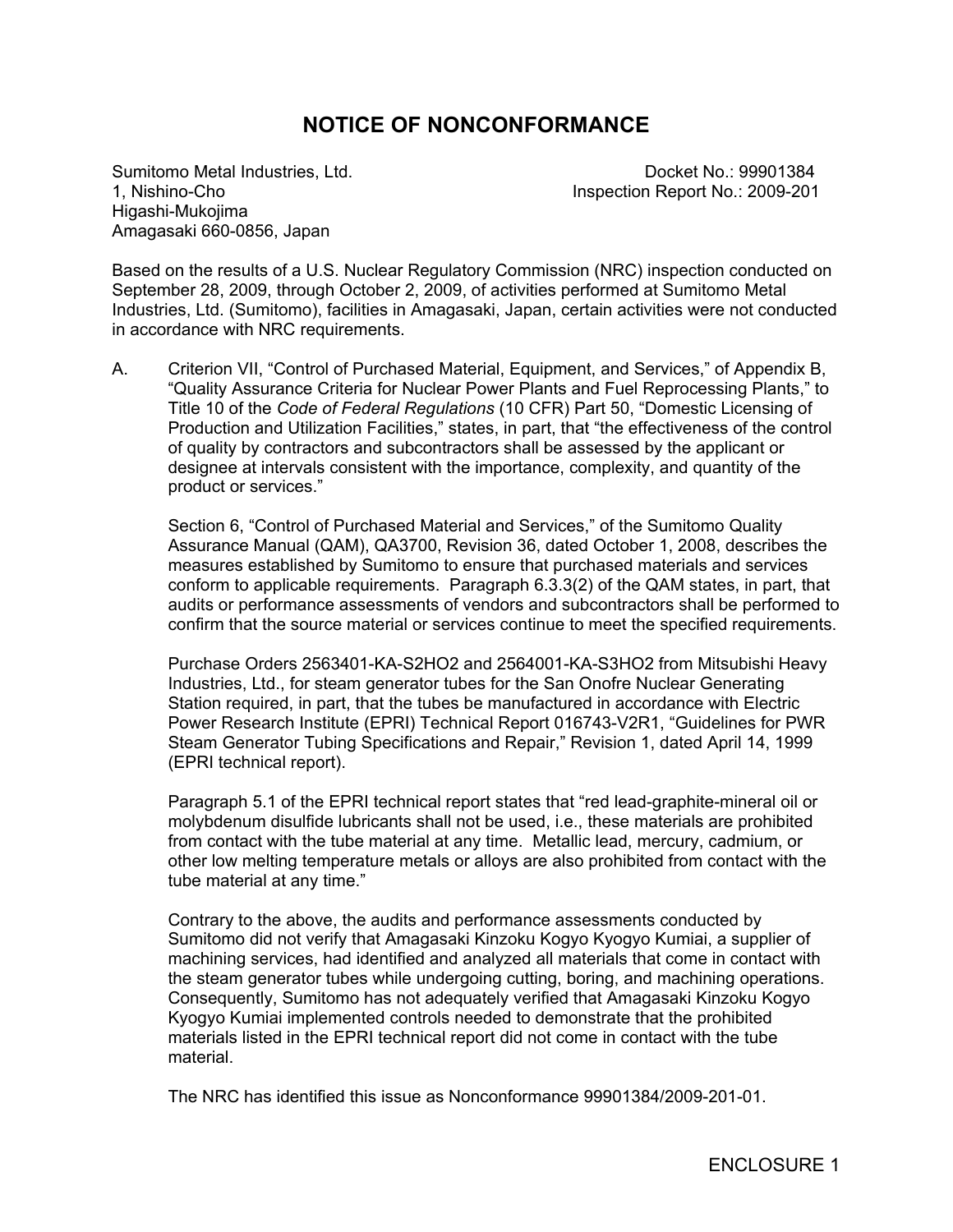Please provide a written statement or explanation to the U.S. Nuclear Regulatory Commission, ATTN: Document Control Desk, Washington, DC 20555-0001, with a copy to Juan Peralta, Chief, Quality and Vendor Branch 1, Division of Construction Inspection and Operational Programs, Office of New Reactors, within 30 days of the date of the letter transmitting this notice of nonconformance. Your reply should be clearly marked as a "Reply to a Notice of Nonconformance" and should include, for each noncompliance (1) the reason for the noncompliance or, if contested, the basis for disputing the noncompliance, (2) the corrective steps that have been taken and the results achieved, (3) the corrective steps that will be taken to avoid noncompliances, and (4) the date when your corrective action will be completed. Where good cause is shown, the NRC will consider extending the response time.

Because your response will be made available electronically for public inspection in the NRC Public Document Room or through the NRC's Agencywide Documents Access and Management System at http://www.nrc.gov/reading-rm/adams.html, to the extent possible, it should not include any personal privacy, proprietary, or Safeguards Information so that it can be made available to the public without redaction. If personal privacy or proprietary information is necessary to provide an acceptable response, then please provide a bracketed copy of your response that identifies the information that should be protected and a redacted copy of your response that deletes such information. If you request withholding of such material, you must specifically identify the portions of your response that you seek to have withheld and provide in detail the bases for your claim of withholding (e.g., explain why the disclosure of information will create an unwarranted invasion of personal privacy or provide the information required by 10 CFR 2.390(b) to support a request for withholding confidential commercial or financial information). If Safeguards Information is necessary to provide an acceptable response, please provide the level of protection described in 10 CFR 73.21, "Protection of Safeguards Information: Performance Requirements."

Dated this 13th day of November 2009.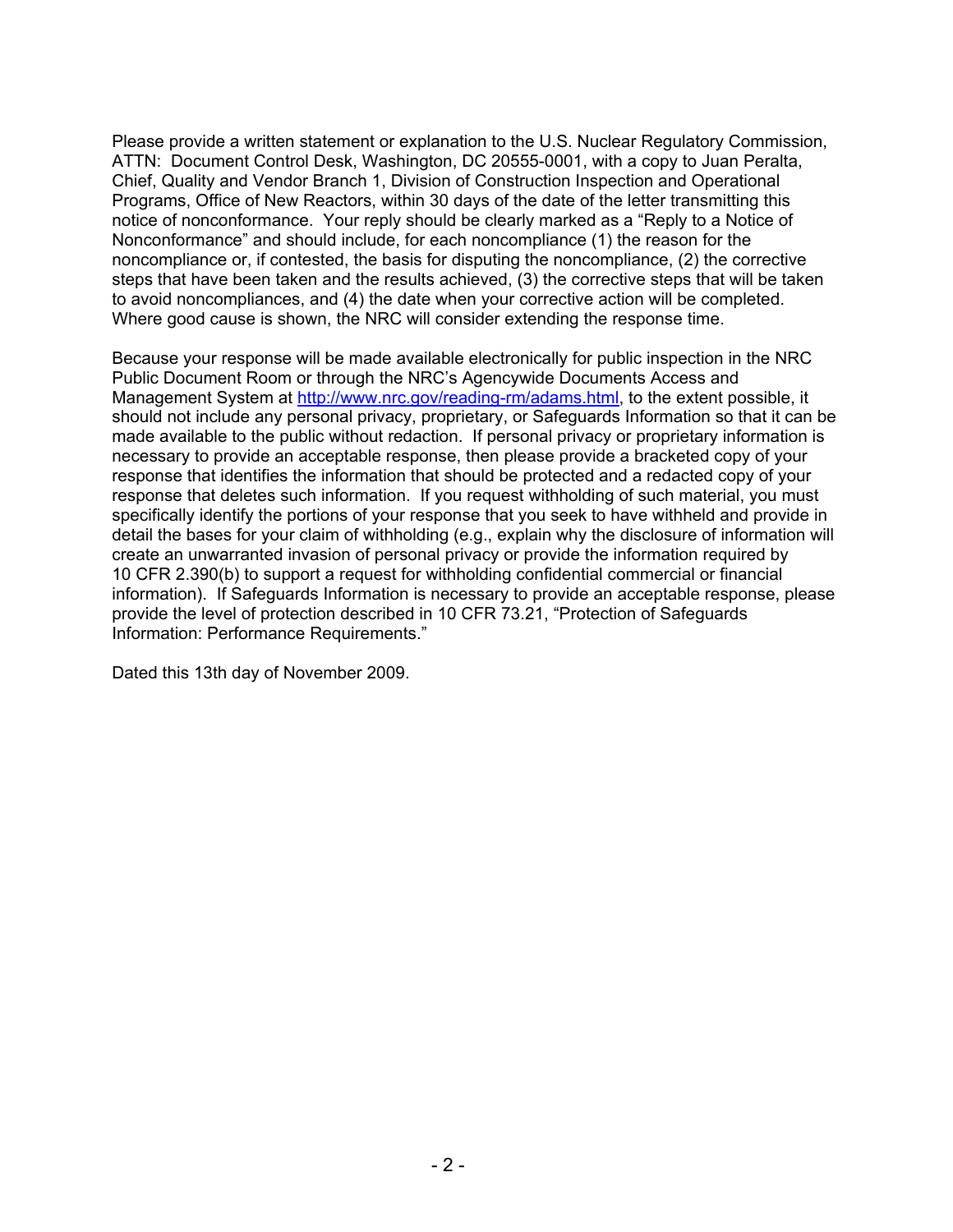#### U.S. NUCLEAR REGULATORY COMMISSION OFFICE OF NEW REACTORS DIVISION OF CONSTRUCTION INSPECTION AND OPERATIONAL PROGRAMS

| Docket No.:              | 99901384                                                                                                                                                                                                                                                                                                                                                                                                                                                                                                                                                                                                                                                                                                            |                                                                |                |  |  |
|--------------------------|---------------------------------------------------------------------------------------------------------------------------------------------------------------------------------------------------------------------------------------------------------------------------------------------------------------------------------------------------------------------------------------------------------------------------------------------------------------------------------------------------------------------------------------------------------------------------------------------------------------------------------------------------------------------------------------------------------------------|----------------------------------------------------------------|----------------|--|--|
| Report No.:              | 99901384/2009-201                                                                                                                                                                                                                                                                                                                                                                                                                                                                                                                                                                                                                                                                                                   |                                                                |                |  |  |
| Vendor:                  | Sumitomo Metal Industries, Ltd.<br>1, Nishino-Cho<br>Higashi-Mukojima<br>Amagasaki 660-0856, Japan<br>+81-6-6411-7637                                                                                                                                                                                                                                                                                                                                                                                                                                                                                                                                                                                               |                                                                |                |  |  |
| Vendor Contact:          | Mr. Satoshi Kureishi, Manager<br><b>Quality Assurance Section</b><br>kureishi-sts@sumitomometals.co.jp                                                                                                                                                                                                                                                                                                                                                                                                                                                                                                                                                                                                              |                                                                |                |  |  |
| Nuclear Industry:        | Sumitomo Metal Industries, Ltd. (Sumitomo), is one of the world's<br>manufacturers of stainless steel seamless piping for the thermal<br>and nuclear power, oil and gas, and petroleum and chemicals<br>industries. Currently, Sumitomo is under contract to supply steam<br>generator tubes for the Westinghouse AP1000 design, which is<br>under construction at the Sanmen and Haiyang sites in China.<br>Sumitomo also supplies steam generator tubes to the U.S.<br>commercial nuclear power industry for replacement steam<br>generators, and is expected to supply tubes for AP1000 plants in<br>the U.S. Sumitomo holds an American Society of Mechanical<br>Engineers material organization certification. |                                                                |                |  |  |
| <b>Inspection Dates:</b> | September 28, 2009–October 2, 2009                                                                                                                                                                                                                                                                                                                                                                                                                                                                                                                                                                                                                                                                                  |                                                                |                |  |  |
| Inspection Team:         | <b>Milton Concepcion</b><br><b>Greg Galletti</b><br>Jeffrey Jacobson<br><b>Gregory Makar</b>                                                                                                                                                                                                                                                                                                                                                                                                                                                                                                                                                                                                                        | NRO/DCIP/CQVP<br>NRO/DCIP/CQVP<br>NRO/DCIP/CQVP<br>NRO/DE/CIB1 | Lead Inspector |  |  |
| Approved by:             | Juan Peralta, Chief<br>Quality and Vendor Branch 1<br>Division of Construction Inspection<br>& Operational Programs<br>Office of New Reactors                                                                                                                                                                                                                                                                                                                                                                                                                                                                                                                                                                       |                                                                |                |  |  |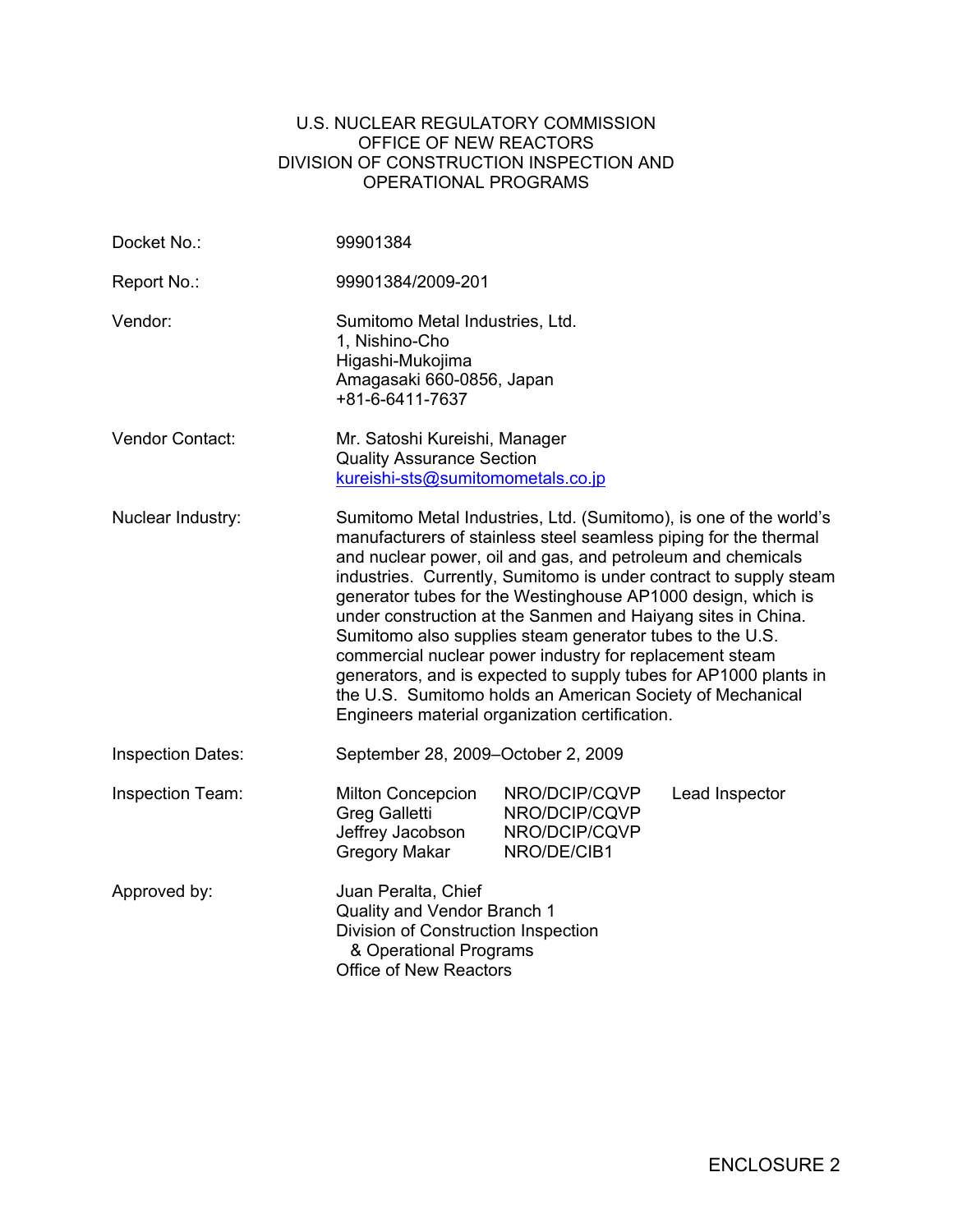### **EXECUTIVE SUMMARY**

#### Sumitomo Metal Industries, Ltd. 99901384/2009-201

The purpose of this inspection was to verify the implementation of the Sumitomo Metal Industries, Ltd. (Sumitomo), quality assurance (QA) program and the program under Title 10 of the *Code of Federal Regulations* (10 CFR) Part 21, "Reporting of Defects and Noncompliance." The U.S. Nuclear Regulatory Commission (NRC) inspectors reviewed selected portions of Sumitomo's QA and 10 CFR Part 21 controls established and implemented to meet the regulations set forth in Appendix B, "Quality Assurance Criteria for Nuclear Power Plants and Fuel Reprocessing Plants," to 10 CFR Part 50, "Domestic Licensing of Process and Utilization Facilities," and in 10 CFR Part 21, respectively. The NRC conducted the inspection at the Sumitomo facility in Amagasaki, Japan.

The following were the bases for the NRC inspection:

- Appendix B to 10 CFR Part 50
- 10 CFR Part 21

The NRC inspectors implemented Inspection Procedure (IP) 43002, "Routine Inspections of Nuclear Vendors," dated October 3, 2007, and IP 36100, "Inspection of 10 CFR Part 21 and 10 CFR 50.55(e) Programs for Reporting Defects and Noncompliance," dated October 3, 2007, while conducting this inspection.

Three inspectors from the Japan Nuclear Energy Safety Organization and one inspector from the Finnish Governmental Authority for the Nuclear Industry observed the inspection. These observation activities are conducted as part of the Vendor Inspection Cooperation Working Group under the auspices of the Multinational Design Evaluation Program.

The results of this inspection are summarized below. This is the first NRC inspection performed at the Sumitomo facility in Amagasaki, Japan.

#### 10 CFR Part 21 Program

The NRC inspectors concluded that Sumitomo had established appropriate and effective means for the evaluation and the reporting of defects or of failures to comply consistent with the regulatory requirements of 10 CFR Part 21. No findings of significance were identified.

#### Control of Purchased Material, Equipment, and Services

The NRC inspectors issued Nonconformance 99901384/2009-201-01 for Sumitomo's failure to effectively verify that Amagasaki Kinzoku Kogyo Kyogyo Kumiai implemented controls needed to demonstrate that the prohibited materials listed in the EPRI technical report did not come in contact with the tube material.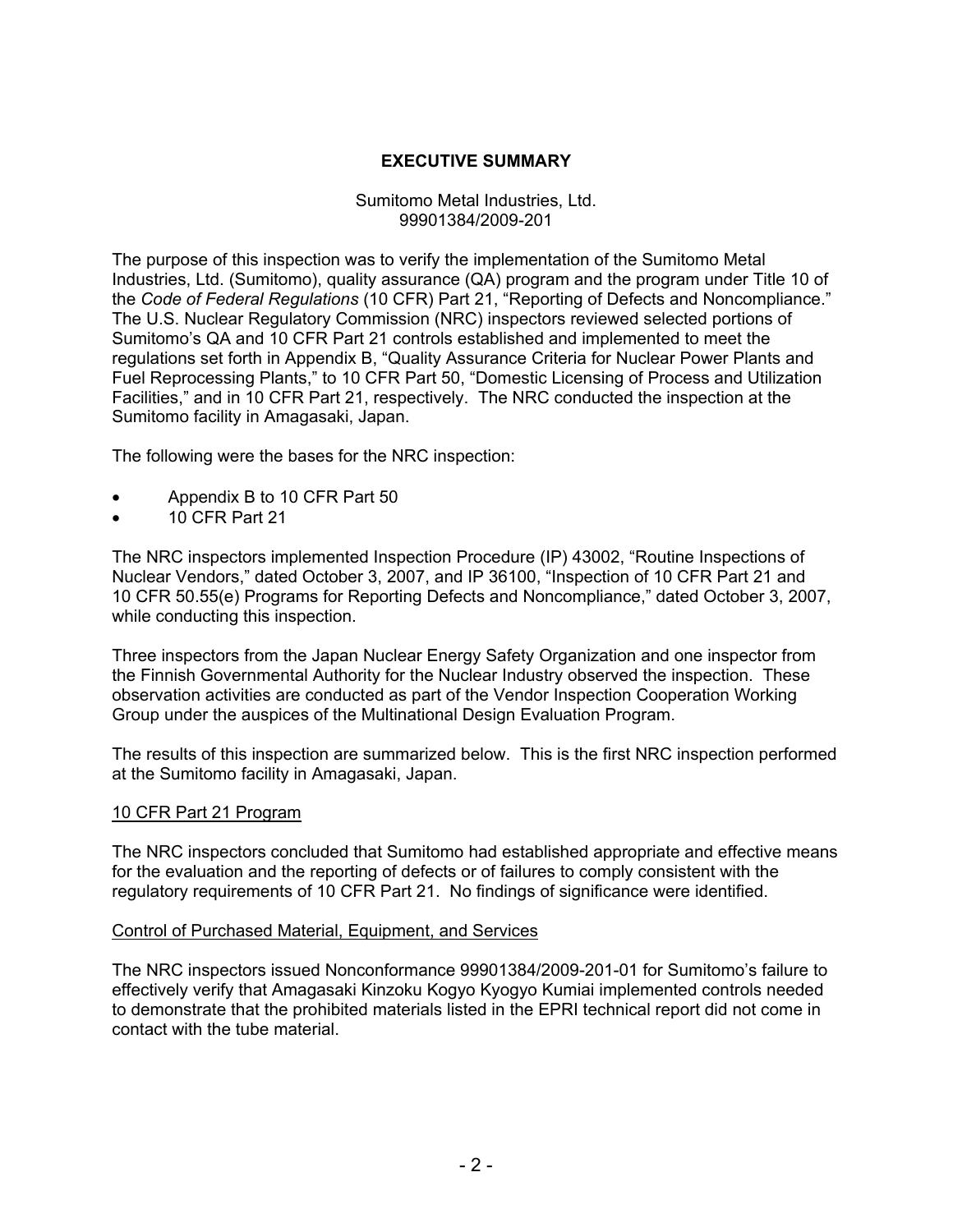#### Control of Special Processes

The NRC inspectors concluded that Sumitomo's control of special processes was consistent with the regulatory requirements of Criterion IX, "Control of Special Processes," of Appendix B to 10 CFR Part 50. No findings of significance were identified.

#### Test Control

The NRC inspectors concluded that Sumitomo's test control process was consistent with the regulatory requirements of Criterion XI, "Test Control," of Appendix B to 10 CFR Part 50. No findings of significance were identified.

#### Control of Measuring and Test Equipment

The NRC inspectors concluded that Sumitomo had established appropriate and effective means to control measuring and test equipment consistent with the regulatory requirements of Criterion XII, "Control of Measuring and Test Equipment," of Appendix B to 10 CFR Part 50. No findings of significance were identified.

#### Handling, Shipping, and Storage

The NRC inspectors concluded that Sumitomo's control of handling, shipping, and storage was consistent with the regulatory requirements of Criterion XIII, "Handling, Storage, and Shipping," of Appendix B to 10 CFR Part 50. No findings of significance were identified.

#### Nonconforming Material, Parts, or Components

The NRC inspectors concluded that Sumitomo had established appropriate and effective means to control nonconforming material, parts, or components consistent with the regulatory requirements of Criterion XV, "Nonconforming Material, Parts, or Components," of Appendix B to 10 CFR Part 50. No findings of significance were identified.

#### Corrective Action

The NRC inspectors determined that Sumitomo's corrective action program was consistent with the regulatory requirements of Criterion XVI, "Corrective Action," of Appendix B to 10 CFR Part 50. No findings of significance were identified.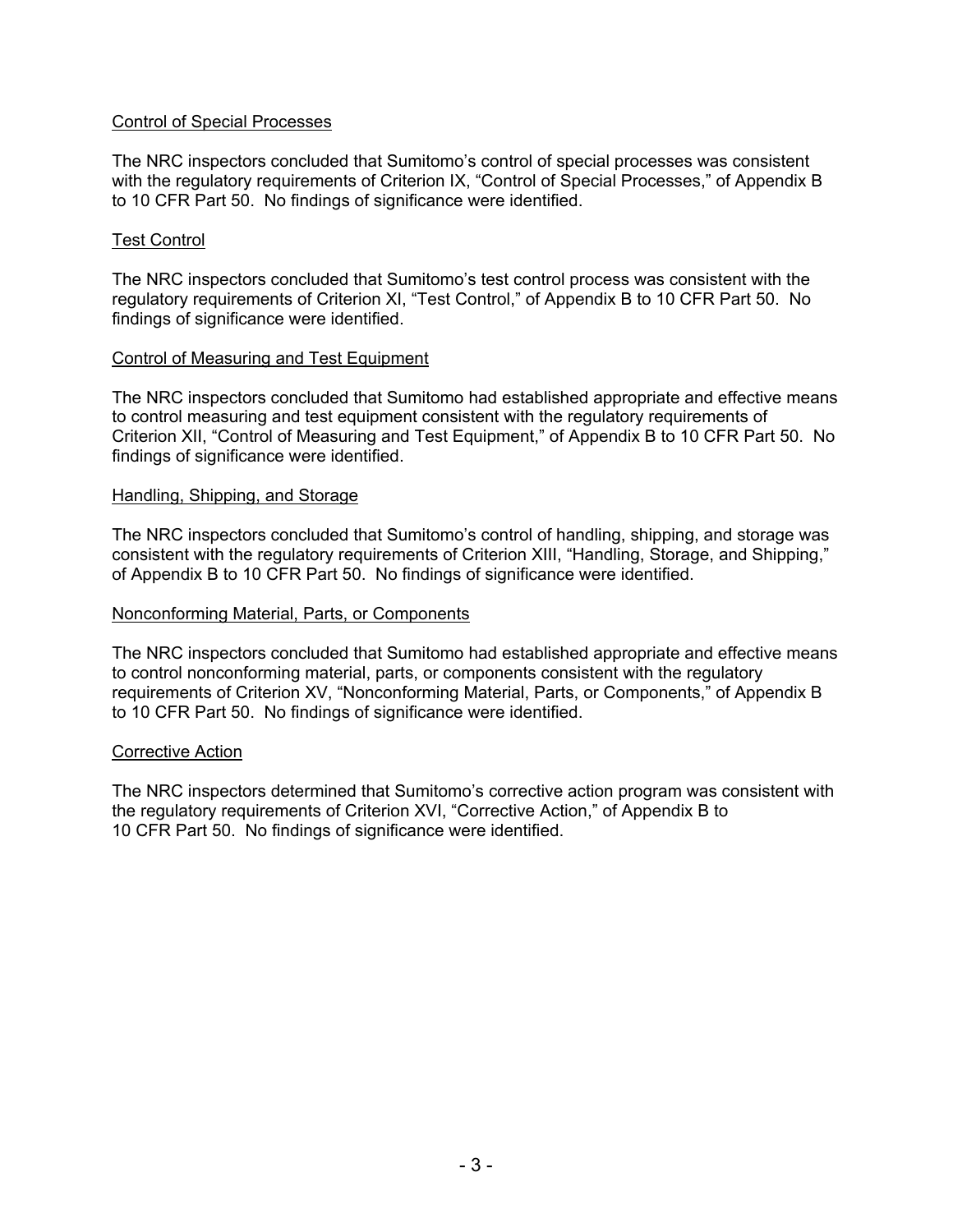### **REPORT DETAILS**

### 1. 10 CFR Part 21 Program

### a. Inspection Scope

The U.S. Nuclear Regulatory Commission (NRC) inspectors reviewed the Sumitomo Metal Industries, Ltd. (Sumitomo),'s Quality Assurance Manual (QAM), QA3700, Revision 36, dated October 1, 2008, and implementing procedures that govern its compliance with Title 10 of the *Code of Federal Regulations* (10 CFR) Part 21, "Reporting of Defects and Noncompliance." Specifically, the NRC inspectors reviewed the following policies and procedures established by Sumitomo:

- Sumitomo's Quality Assurance Manual (QAM), Revision 36, dated October 1, 2008
- Sumitomo's Quality Procedure (QP) 08-06-01, "Works Standard for Nonconforming Material Control of General Products," Revision 13, dated July 20, 2009

### b. Observations and Findings

The NRC inspectors reviewed Sumitomo's QP 08-06-01. Although the procedure describes the controls for nonconforming materials, the inspectors noted that all nonconformance reports (NCRs) that applied to steam generator (SG) tubes supplied to U.S. customers were screened for applicability under 10 CFR Part 21. QP 08-06-01 also provides guidance on evaluations and on the reporting of actions and time limits for implementing the various steps in the 10 CFR Part 21 process, consistent with regulatory requirements. In general, the NRC inspectors noted that Sumitomo's QP 08-06-01 contained appropriate guidance for the evaluation and reporting of defects as required by 10 CFR Part 21.

The NRC inspectors discussed Sumitomo's 10 CFR Part 21 program with the quality assurance (QA) manager and the general manager and asked them how a condition adverse to quality identified in Sumitomo's nonconformance program would be evaluated under its 10 CFR Part 21 program. The inspectors noted that Sumitomo personnel demonstrated a thorough understanding of the requirements in 10 CFR Part 21 and of the process for identifying deviations or failures to comply and for reporting them to the NRC or to customers or to both, where appropriate.

To verify the implementation of the 10 CFR Part 21 process, the NRC inspectors reviewed each NCR that Sumitomo issued over the last 5 years. The inspectors verified that none of the NCRs reviewed contained issues that Sumitomo should have reported in accordance with 10 CFR Part 21. The NRC inspectors also verified Sumitomo's compliance with the posting requirements of 10 CFR 21.6, "Posting Requirements," and observed that Sumitomo had posted notices in different locations within the facility. Each location included a copy of Section 206 of the Energy Reorganization Act of 1974, a notice describing the regulations and procedures related to 10 CFR Part 21, and the names of the individuals to whom reports may be made.

### c. Conclusions

The NRC inspectors concluded that Sumitomo effectively implements a program for reporting defects and noncompliance consistent with the regulatory requirements of 10 CFR Part 21.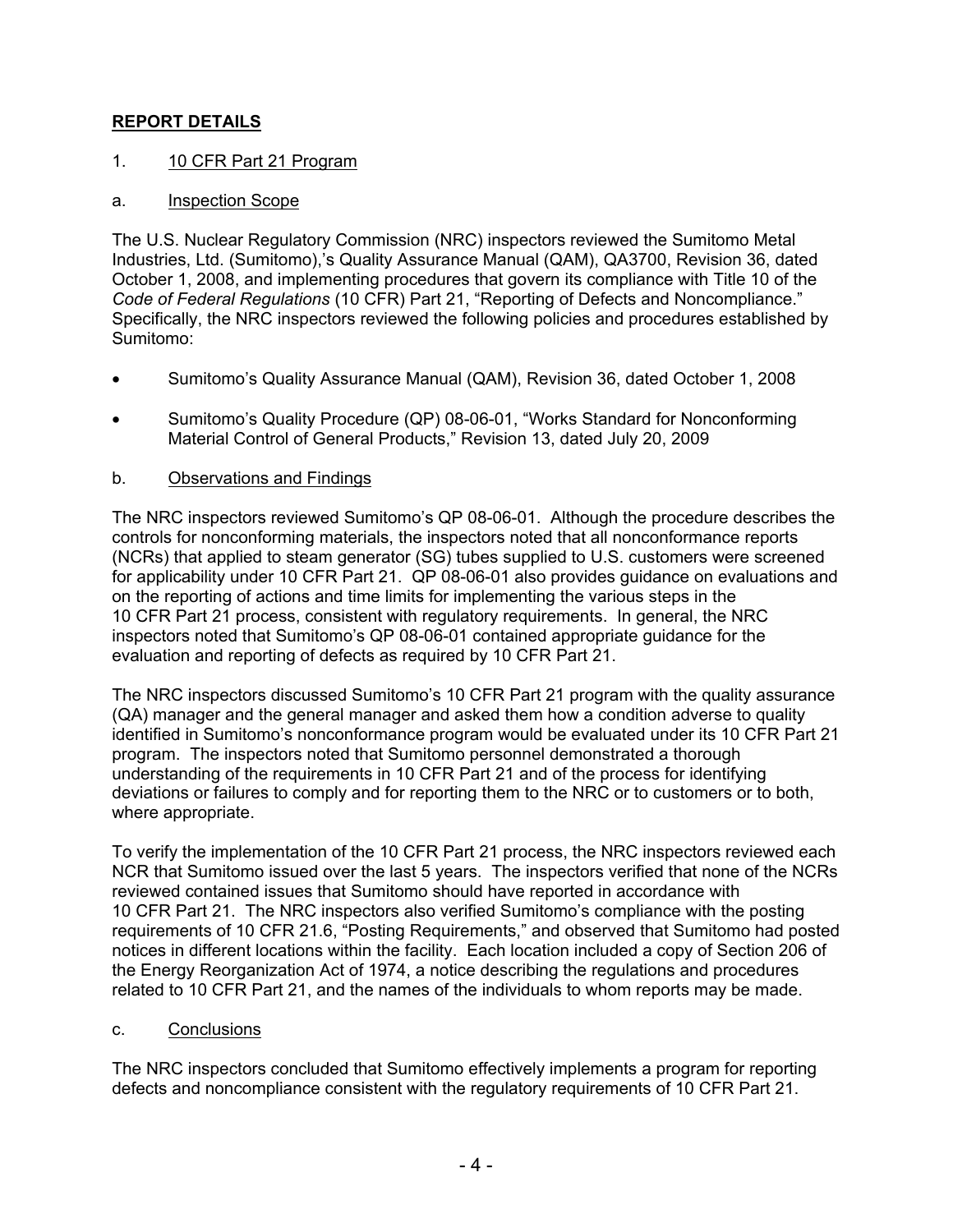Based on the documentation reviewed, the NRC inspectors determined that Sumitomo was effectively implementing its 10 CFR Part 21 procedure.

#### 2. Control of Purchased Material, Equipment, and Services

#### a. Inspection Scope

The NRC inspectors reviewed Sumitomo's QA policies and implementing procedures that govern the control of purchased material, equipment, and services to verify compliance with the requirements of Criterion VII, "Control of Purchased Material, Equipment, and Services," of Appendix B, "Quality Assurance Criteria for Nuclear Power Plants and Fuel Reprocessing Plants," to 10 CFR Part 50, "Domestic Licensing of Process and Utilization Facilities." Specifically, the NRC inspectors reviewed the following policies and procedures established by Sumitomo:

- Sumitomo's QAM, Revision 36, dated October 1, 2008
- QP 05-02-02, "Work Standard for the Control of Purchasing Process," Revision 17, dated April 10, 2009
- Work Standard No. 08-01-05, "Work Standard for Process Approach Control," Revision 1, dated January 15, 2006
- Work Standard No. 08-07-01, "Work Standard for Control of Survey and Audit for Vendor/Subcontractor," Revision 16, dated April 1, 2009
- TSN-5356, "Cleaning Procedure for Alloy 690 SG Tubing," Revision 2, dated April 29, 2008

The NRC inspectors also reviewed a sample of reports from audits and surveillances that Sumitomo conducted of its suppliers to verify the quality of the material, equipment, and services that they supply. In addition, the NRC inspectors reviewed Sumitomo's approved suppliers list (ASL) to verify that vendors listed within the ASL were qualified according to Sumitomo specifications and that the ASL was maintained up to date.

b. Observations and Findings

### b.1 Policies and Procedures for Supplier Selection and Control

The NRC inspectors reviewed Section 6, "Control of Purchased Material and Services," of the Sumitomo QAM, which defines the process used to ensure that purchased material, source material, and subcontracted services conform to the applicable requirements of the American Society of Mechanical Engineers (ASME) Code and to customer POs. Section 6.3 of the QAM provides measures for the approval and control of suppliers and describes the process that Sumitomo uses to conduct technical or QA audits, as required.

The NRC inspectors reviewed QP 05-02-02, which provides guidance for the purchasing process related to materials, subcontracting, and outsourcing services at Sumitomo. The procedure also provides guidance on the assessment of suppliers through surveys or audits and provides guidance for the preparation of purchase specifications and subcontract specifications, including the imposition of regulatory requirements for ASME Code, Section III, products.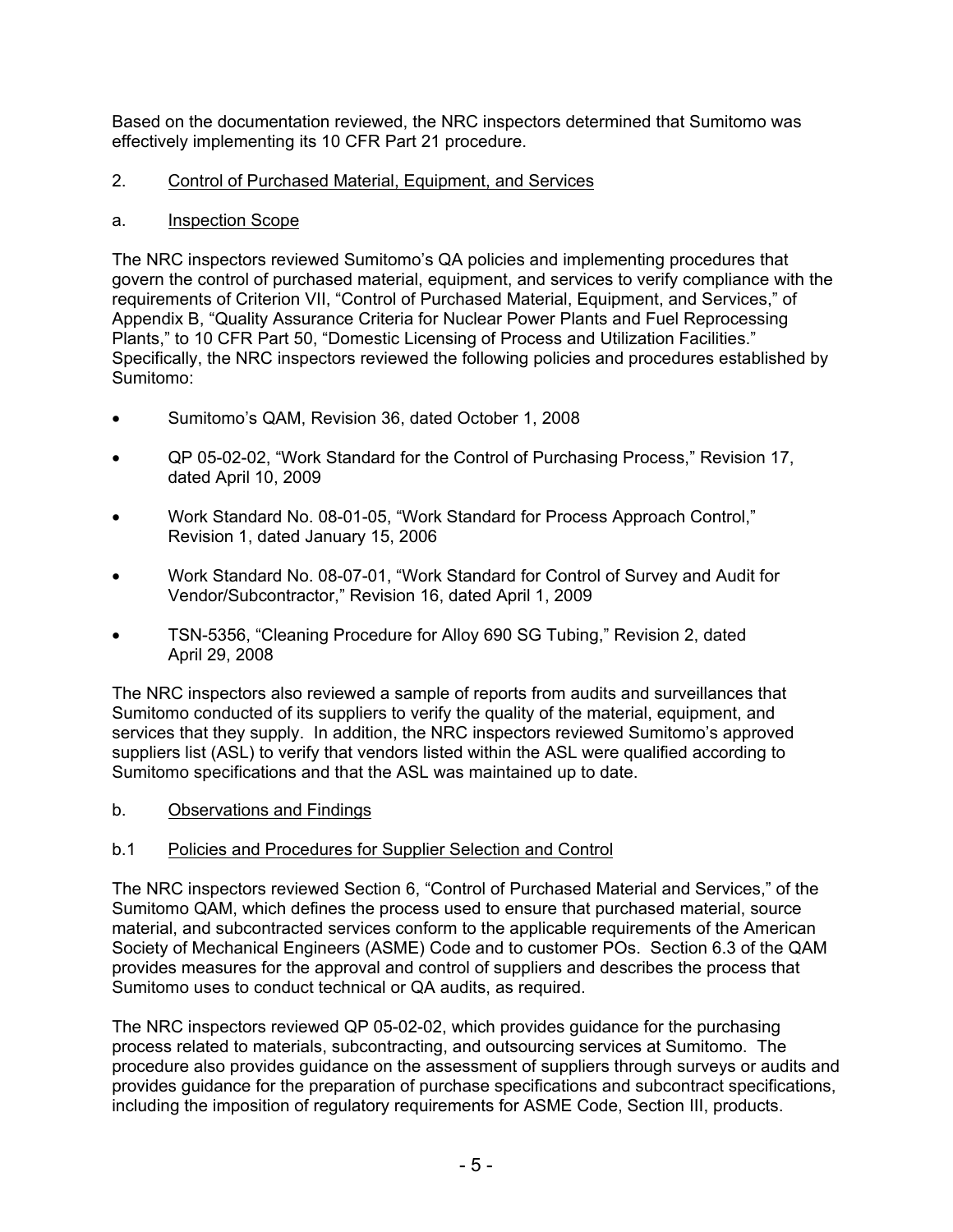The NRC inspectors learned that before 2003, materials were melted, refined, and rolled at the Sumitomo Amagasaki facilities. In 2003, Sumitomo shut down its electric furnace and exhausted its source material on different projects. In 2006, Sumitomo entered into an agreement with Wakayama Steel Works, a Sumitomo subsidiary, for the supply of source material. The NRC inspectors also learned that, after the billets are produced at Wakayama Steel Works, they are sent to Amagasaki Kinzoku Kogyo Kyogyo Kumiai, a supplier of machining services, to be cut, bored, and machined. Once the billets are machined to Sumitomo specifications, they are transported to Sumitomo facilities for the manufacture of SG tubes.

### b.2 Purchase Order Review

The NRC inspectors reviewed procurement controls and sampled POs to verify compliance with the QAM requirements. Specifically, the inspectors reviewed Purchase Orders (POs) 2563401- KA-S2HO2 and 2563401-KA-S2HO2 from Mitsubishi Heavy Industries, Ltd. (MHI), issued February 2005, for the purchase of approximately 20,000 Alloy 690 SG tubes for two SGs supplied to the San Onofre Nuclear Generating Station (SONGS). These POs invoked ASME Code, Section II, SB-163, including supplementary requirements S1 and S2; ASME Code, Section III, Subsection NB; and Electric Power Research Institute (EPRI) Technical Report (TR)-016743-V2R1, "Guidelines for PWR Steam Generator Tubing Specifications and Repair," Revision 1, dated April 14, 1999 (EPRI technical report). The NRC inspectors noted that paragraph 5.1 of the EPRI technical report contains requirements on the use of certain "prohibited materials" in the SG tube manufacturing process. The list of prohibited materials includes red lead-graphite-mineral oil; molybdenum disulfide lubricants; and metallic lead, mercury, cadmium, or other low-melting-temperature metals. The EPRI technical report also states that these materials should not be allowed to come in contact with the tube material at any time during the manufacturing process. Furthermore, the EPRI technical report contains another list of "detrimental materials" that can be used during manufacturing but for which there are limits on maximum concentrations. If such detrimental materials are used in the manufacturing process in excess of the stated maximum concentration limits, the EPRI technical report requires that the resulting tube material be tested to verify that the detrimental materials have been removed before shipping.

The NRC inspectors also reviewed Sumitomo's cleaning procedure TSN-5356, which it had developed to address the EPRI requirements for the SG tubes that are currently being supplied for Westinghouse AP1000 components. The NRC inspectors noted that TSN-5356 required that a cleanliness verification test (swab test) be performed during the manufacturing process. The swab test included an analysis for multiple detrimental materials, including fluoride, chloride, sulfate, sodium, and silica. The NRC inspectors verified that the cleanliness test requirements were comprehensive enough to detect any of the detrimental materials previously identified as having been used in the manufacturing process. Additionally, the NRC inspectors verified that Sumitomo had identified all materials used in the manufacturing process and had performed a laboratory analysis of the content of each material. The NRC inspectors noted that, for the SONGS POs, 49 different materials were identified (lubricants, markers, and plastic liners), each of which underwent laboratory analysis. Of the 49 different materials, 19 were identified as having concentrations of detrimental materials (chloride, fluoride, sulfur, phosphorus, mercury, aluminum, and copper) in excess of limits given in the EPRI technical report. The NRC inspectors confirmed that Sumitomo had performed a swab test of the tubes before thermal treatment to verify that these detrimental materials had been removed. The resultant swab was then analyzed for the presence of any detrimental materials. No issues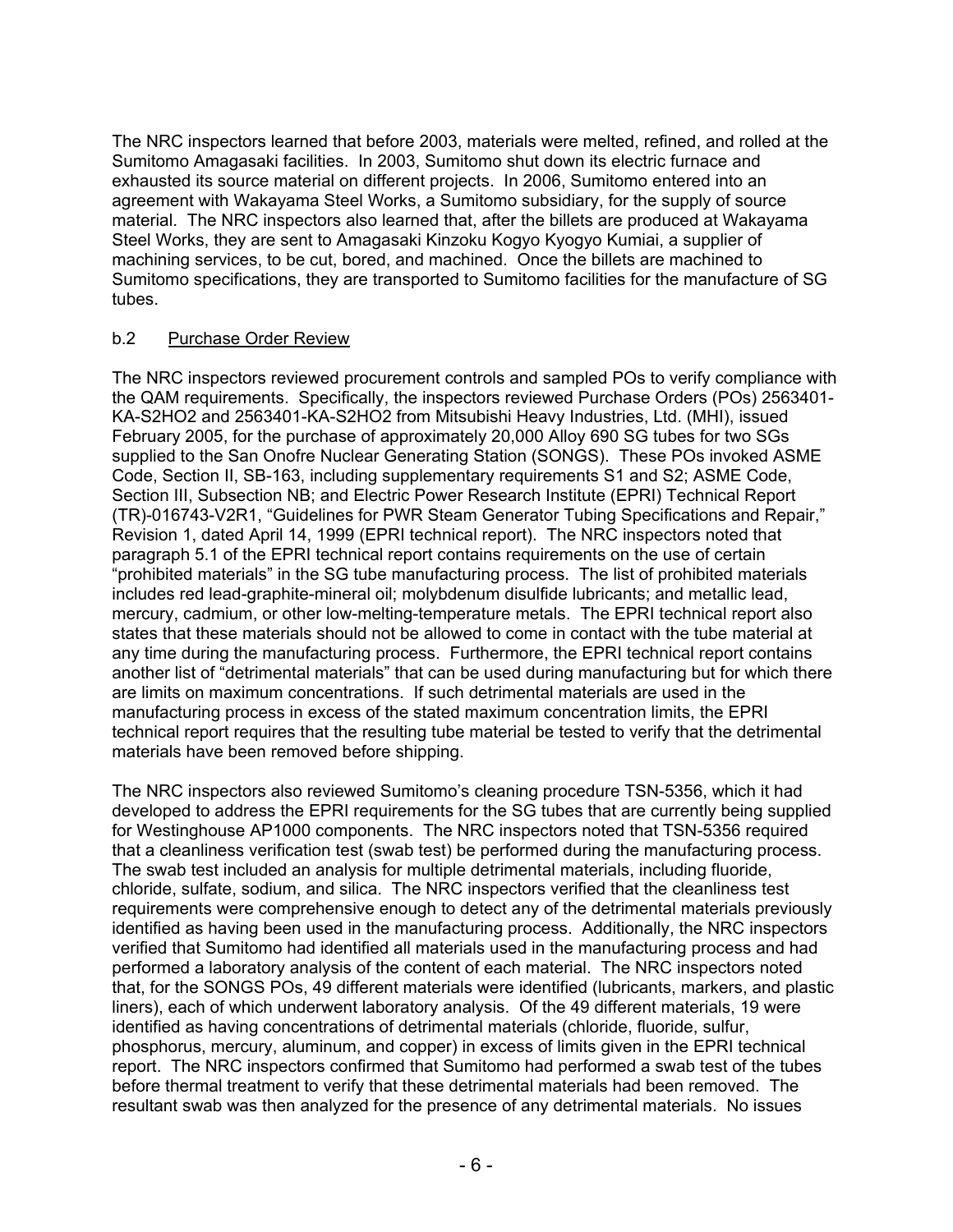were identified with the testing performed by Sumitomo.

Although the NRC inspectors determined that Sumitomo was providing a sufficient level of control for the tube material at its facility, they noted that Sumitomo was not applying a commensurate level of control for the tube material while it was being processed at Amagasaki Kinzoku Kogyo Kyogyo Kumiai. After discussions with Sumitomo personnel, the inspectors determined that Sumitomo had not identified all the materials that Amagasaki Kinzoku Kogyo Kyogyo Kumiai used during machining operations and had not analyzed the prohibited materials listed in the EPRI technical report at the machining shop. The NRC inspectors confirmed that the audits and performance assessments conducted by Sumitomo did not verify that Amagasaki Kinzoku Kogyo Kyogyo Kumiai had identified and analyzed all materials that come in contact with the steam generator tubes while undergoing cutting, boring, and machining operations. Although the cleanliness verification test referenced above would verify that any detrimental materials had been removed, the testing would not verify whether or not Amagasaki Kinzoku Kogyo Kyogyo Kumiai had used any of the prohibited materials. The NRC has identified this deficiency as Nonconformance 99901384/2009-201-01.

### b.3 Supplier Audit and Surveillance Reports

The NRC inspectors reviewed a sample of external audits and surveillances to verify Sumitomo's approval process of source material suppliers and subcontracting services. The NRC inspectors noted that the audits and annual assessments reviewed were adequately documented and provided evidence of Sumitomo's compliance with QA requirements. The NRC inspectors also verified that audit checklists were prepared and completed for the audit and contained sufficient objective evidence to support the conclusions made by Sumitomo. No issues were identified.

### b.4 Maintenance of the Approved Supplier List

The NRC inspectors reviewed Section 6.3 of the QAM, which defines the controls for the maintenance, distribution, and update of the ASL. The inspectors noted that the QA section manager is responsible for maintaining, distributing, updating, reviewing the results of audits and assessments, and approving the addition and deletion of suppliers to and from the ASL. The NRC inspectors also reviewed Sumitomo's ASL and noted that suppliers listed on the ASL remained in good standing. No issues were identified.

### c. Conclusions

With the exception of the nonconformance cited above, the NRC inspectors concluded that Sumitomo adequately approved and controlled activities performed by the supplier of source materials and subcontracted services consistent with the regulatory requirements of Criterion VII of Appendix B to 10 CFR Part 50. Based on the documentation reviewed, the NRC inspectors determined that Sumitomo was effectively implementing its QAM and the associated procedures.

### 3. Control of Special Processes

### a. Inspection Scope

The NRC inspectors reviewed Sumitomo's QAM and implementing procedures that govern the control of special processes, including heat treatment, nondestructive examination (NDE),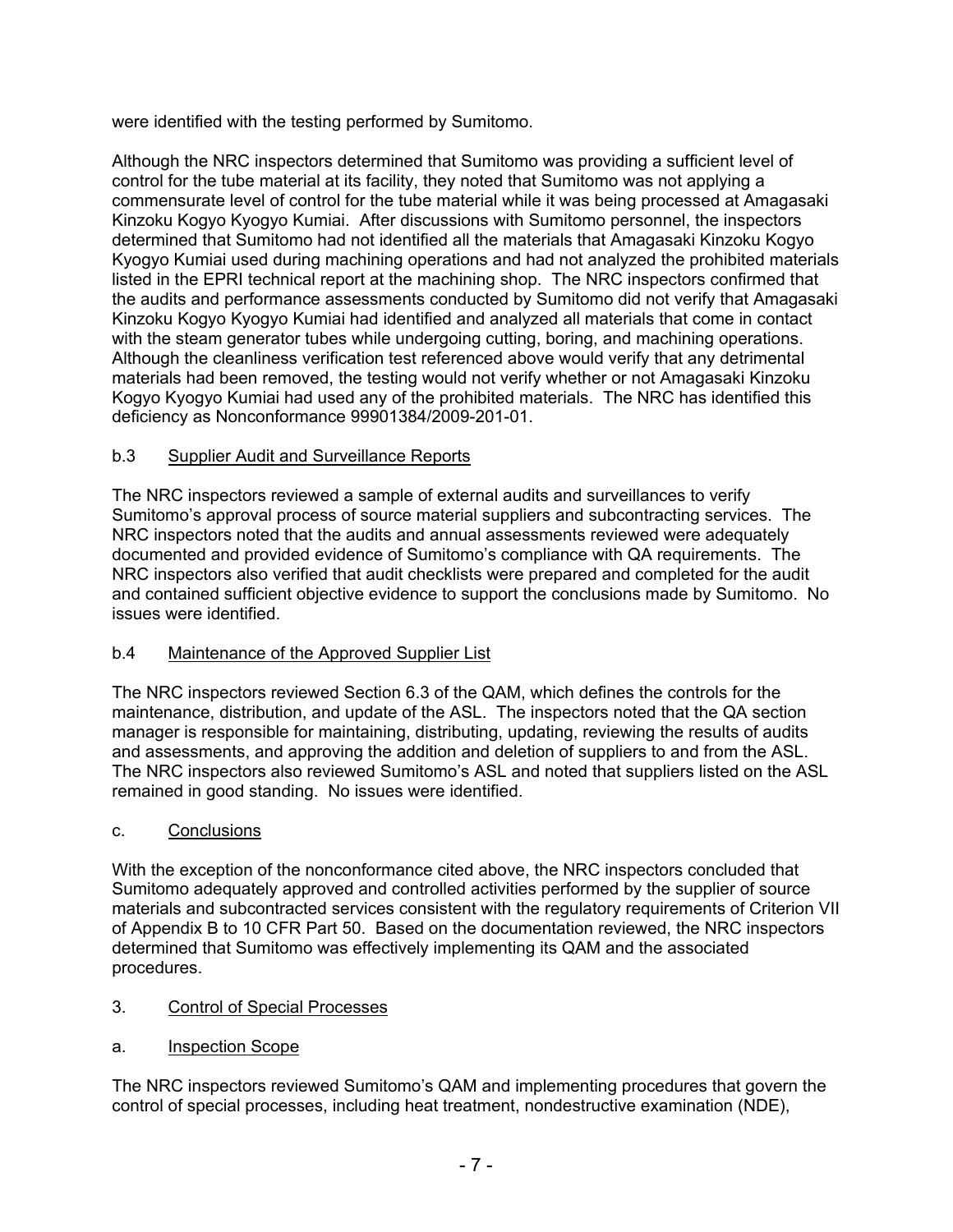mechanical testing, metallographic testing, and chemical analysis. The inspectors also reviewed implementing procedures associated with these QA requirements for heat treatment, NDE, mechanical testing, and metallographic testing to verify compliance with Criterion IX, "Control of Special Processes," of Appendix B to 10 CFR Part 50. The review included the following Sumitomo documents:

- Sumitomo's QAM, Revision 36, dated October 1, 2008
- TSN-5420, "Hydrostatic Test Procedure for Alloy 690 SG Tubing," Revision 0, dated November 28, 2007
- TSN-5425, "Chemical Analysis Procedure for Alloy 690 SG," Revision 2, dated January 28, 2008
- TSN-5607, "Final Mill Anneal Procedure for Alloy 690 SG Tubing," Revision 0, dated April 29, 2009
- TSN-5611, "Thermal Treatment Procedure for Alloy 690 SG Tubing," Revision 0, dated April 29, 2009
- TSN-5612, "Eddy Current Procedure with Encircling Coil Method for Alloy 690 SG Tubing," Revision 0, dated May 7, 2009
- TSN-5613, "Ultrasonic Examination Procedure for Alloy 690 SG Tubing," Revision 0, dated May 7, 2009
- TSN-5614, "Continuous Ultrasonic Wall Thickness Measurement Test Procedure for Alloy 690 SG Tubing," Revision 0, dated May 7, 2009
- TSN-5616, "Visual and Tactile Examination Procedure for Alloy 690 SG Tubing," Revision 0, dated May 7, 2009
- TSN-5622, "Eddy Current Examination Procedure with Inner Coil Method Procedure for Alloy 690 SG Tubing," Revision 1, dated September 2, 2009
- a sample of test reports associated with the procedures listed above
- calibration records

The NRC inspectors also reviewed sections of the QAM and implementing procedures related to the training and qualification of personnel, procurement of source material and services, and inspection and testing.

- b. Observations and Findings
- b.1 Heat Treatment

The NRC inspectors reviewed procedures for final mill annealing and thermal treatment for the Alloy 690 tubes in production and noted that they were consistent with the requirements of Section III of the ASME Code. In addition, the NRC inspectors verified that the procedures met the EPRI TR-016743-V2R1 guidelines for procurement specifications for Alloy 690 SG tubing.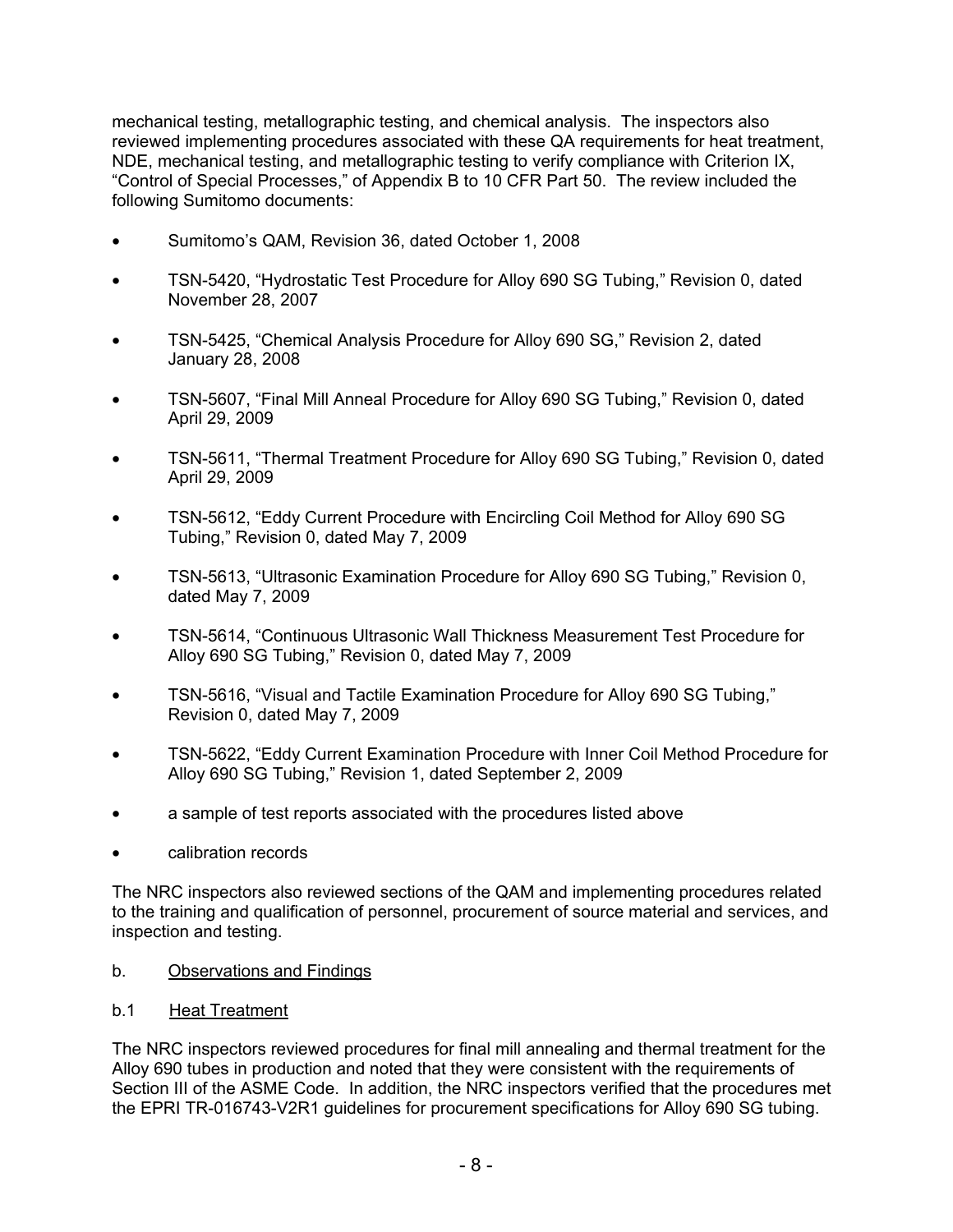The EPRI technical report addresses details that are believed to optimize corrosion resistance but are not addressed in the ASME Code, such as the thermal treatment.

The NRC inspectors observed final mill annealing and stress relief thermal treatment of bent tubes and discussed the implementation of the associated procedures with the furnace operators and QA personnel. During these observations, the NRC inspectors confirmed that the heat treatment requirements and records were included in the shop work instructions (travelers). The NRC inspectors also verified selected parameters (temperature, pressure, and hydrogen dew point) to confirm that the displayed values were consistent with the procedures and were being continuously recorded where required. The NRC inspectors examined calibration stickers on chart recorders and gauges and later examined the calibration records for a group of thermocouples in the calibration center. In addition, the NRC inspectors confirmed that the furnace operators were qualified for the work in accordance with Sumitomo's QA program.

## b.2 Nondestructive Examination

The NRC inspectors examined procedures for eddy current testing, ultrasonic testing, and visual testing. These NDE methods are used in combination to measure tube wall thickness and to detect surface and subsurface flaws and imperfections. For all of the parameters examined, the procedures met or exceeded the EPRI tube specification guidelines and thereby the requirements of Section III of the ASME Code. Sumitomo performs three types of eddy current tests. In the first test, an internal probe on the straight tubing is used to measure the eddy current signal-to-noise (S/N) ratio. In the second test, an encircling probe on the straight tubing is used to detect flaws in accordance with Section III of the ASME Code. In the third test, an internal probe on the bent tubing is used to detect flaws following hydrostatic testing.

The NRC inspectors observed the eddy current testing that personnel performed in the shop to measure the S/N ratio of the tubes before they were bent. An adequate S/N ratio is necessary for the effective preservice and inservice eddy current testing of the completed tubes. The NRC inspectors confirmed that the specified calibration standard was installed in the test facility and that the through-wall holes were detected. In addition, the NRC inspectors confirmed that the personnel performing the test and data analysis were properly certified.

Section 4, "Test Control," of this inspection report provides further inspection details associated with mechanical testing, metallographic testing, and chemical analysis.

c. Conclusions

The NRC inspectors concluded that Sumitomo's program requirements for control of special processes are consistent with the regulatory requirements of Criterion IX of Appendix B to 10 CFR Part 50. Based on the sample of records reviewed, the NRC inspectors concluded that qualified personnel were using qualified equipment and processes to effectively implement Sumitomo's QAM and the associated fabrication and special process procedures.

- 4. Test Control
- a. Inspection Scope

The NRC inspectors reviewed Sumitomo's QA program commitments and controls for test programs designed to demonstrate that items will perform satisfactorily in service to assess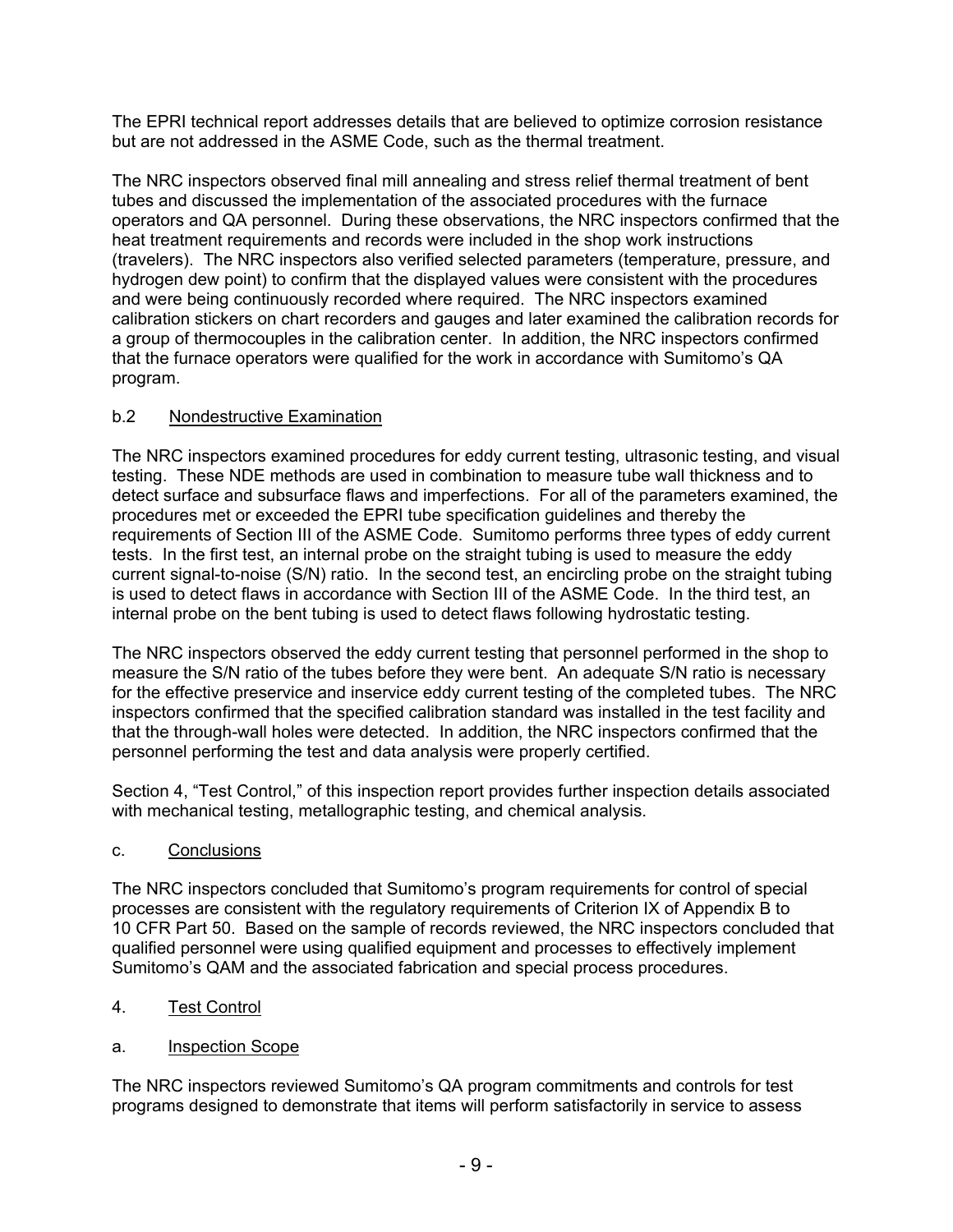compliance with the requirements of Criterion XI, "Test Control," of Appendix B to 10 CFR Part 50. Specifically, the NRC inspectors reviewed the following Sumitomo policies and procedures:

- Sumitomo's QAM, Revision 36, dated October 1, 2008
- TSN-5055, "Prohibited and Detrimental Material Control Procedure for Alloy 690 SG Tubing," Revision 0, dated June 7, 2005
- TSN-5056, "Cleaning Procedure for Alloy 690 SG Tubing," Revision 2, dated September 26, 2005
- TSN-5075, "Mechanical Test Procedure for Alloy 690 SG Tubing," Revision 0, dated June 28, 2005
- TSN-5076, "Micro-Graphic Test Procedure for Alloy 690 SG Tubing," Revision 0, dated February 18, 2006
- TSN-5402, "Manufacturing, Inspection, and Test Plan of Production for Alloy 690 SG Tubing," Revision 1, dated June 12, 2008
- TSN-5413, "Ultrasonic Evaluation Procedure for Alloy 690 SG Tubing," Revision 2, dated February 15, 2008
- TSN-5615, "Continuous OD Measurement for Alloy 690 SG Tubing," Revision 0, dated May 7, 2009
- TSN-5620, "Hydrostatic Test Pressure Procedure for Alloy 690 SG Tubing," Revision 0, dated June 11, 2009
- TSN-5621, "Dimensional Examination Procedure for Alloy 690 SG Tubing," Revision 1, dated August 6, 2009

The NRC inspectors also observed in-process testing activities and reviewed a sample of completed test records associated with the SG tube fabrication and compared them with the requirements of the applicable POs and customer specifications.

#### b. Observations and Findings

Section 9, "Test and Inspection," of Sumitomo's QAM establishes the responsibilities and requirements for the control of all testing activities. The program ensures that testing demonstrates that an item will perform according to established criteria. Specific work instructions (TSNs) and activities described in the travelers supplement Sumitomo's QAM for test control.

#### b.1 In-Process Test Control

The NRC inspectors reviewed and evaluated test procedures and observed the performance of testing activities associated with mechanical, chemical, hydrostatic, ultrasonic, eddy current, and visual testing activities that the Sumitomo staff performed on SG tubes in production. Specifically, the NRC inspectors observed that Sumitomo staff adequately verified and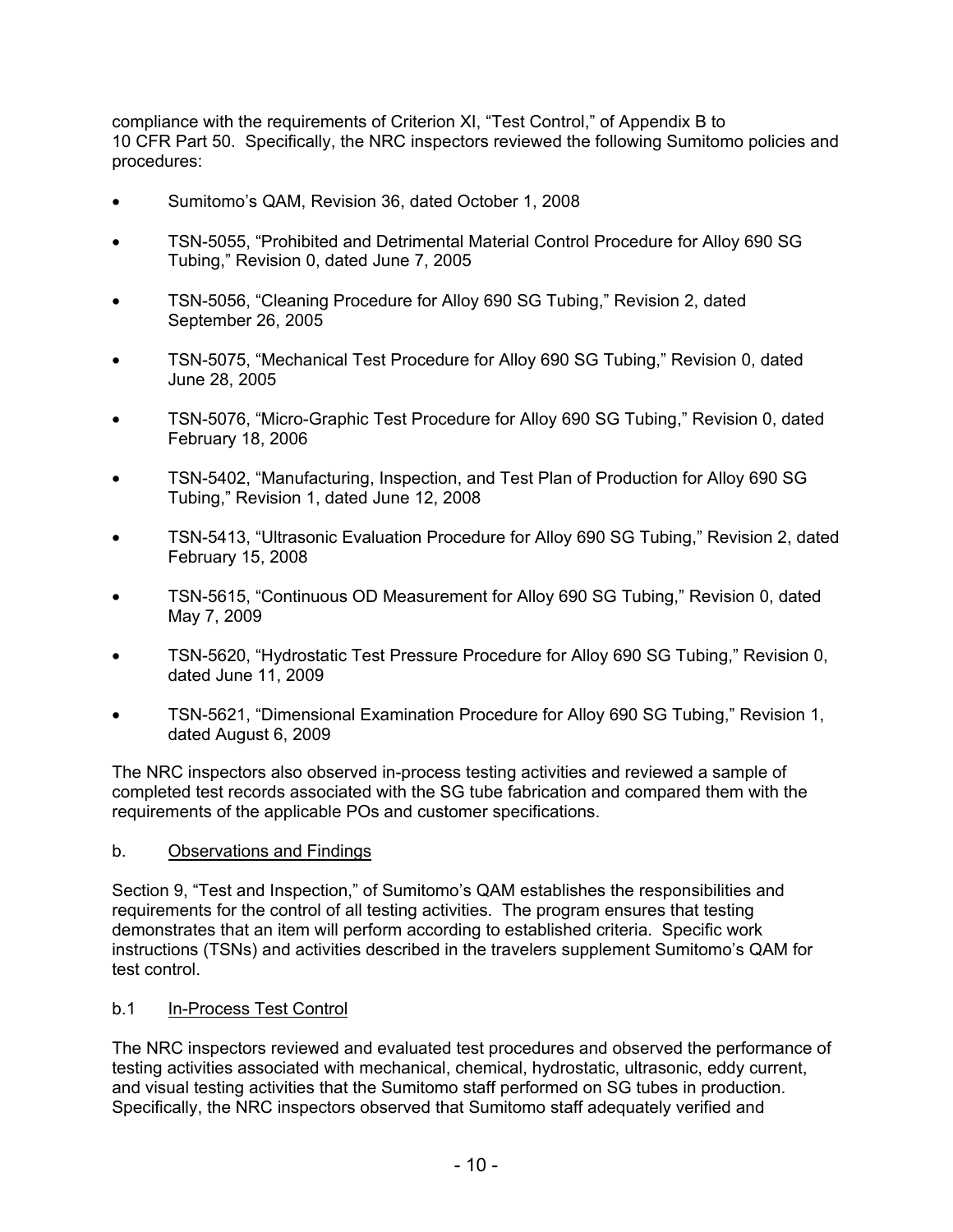documented that (1) all test prerequisites, including equipment, materials, and test conditions (e.g., sample condition, hydrostatic pressure, ambient lighting, and test equipment suitability), necessary for testing were met; (2) examinations were performed and relevant examination information was recorded on the applicable test control record, including the specific test procedure used, all test and calibration equipment used, and final test results; and (3) confirmation that the test fixture was correct, test instrumentation was adequate in terms of range and precision, test procedures used were reviewed, and acceptance criteria were adequately identified.

### (1) Mechanical Testing

The NRC inspectors reviewed procedures for tensile testing and confirmed that the requirements for yield strength, tensile strength, and elongation meet the requirements for Alloy 690 tubing in Section II of the ASME Code and in the more restrictive EPRI technical report. The NRC inspectors also reviewed test procedures for hydrostatic testing and for the surface roughness testing of the internal and external surfaces of the tubing. Through the review of documentation and interviews with Sumitomo responsible personnel, the NRC inspectors confirmed that the hydrostatic test pressure and time were consistent with the requirements in Section II of the ASME Code and that the procedures included EPRI waterquality requirements and post-test drying.

The NRC inspectors observed room-temperature tensile testing, tube-end flare testing, surface roughness testing, and hydrostatic testing. During the testing, the NRC inspectors discussed implementation of the associated procedures with the test personnel. Based on the observations and interactions with Sumitomo personnel, the NRC inspectors concluded that the test personnel performed the testing according to the procedures using properly calibrated instruments and that the test results met the requirements listed in the procedures.

## (2) Metallography and Chemical Analysis

The NRC inspectors reviewed procedures for chemical analysis and metallography (grain size, carbide distribution, and inclusions). The NRC inspectors determined that the specified chemistry was consistent with the EPRI technical report and was more restrictive for some elements. Hence, the chemistry was also more restrictive than the requirements in Section II of the ASME Code. The NRC inspectors also confirmed that the chemical analysis was performed in accordance with the appropriate American Society for Testing and Materials (ASTM) standards. The metallography procedures included requirements that were consistent with the EPRI technical report but were not addressed in the ASME Code, such as grain size and carbide distribution.

The NRC inspectors observed metallographic examination using optical and scanning electron microscopes. The samples were evaluated according to ASTM procedures, EPRI guidelines, or reference photographs in the procedures, as appropriate. The NRC inspectors also interviewed the laboratory technician on the implementation of the associated procedures. No issues were identified in this area.

### b.2 Test Records

The NRC inspectors reviewed several in-process and completed test record files, including ladle and product chemical analyses, mechanical tensile tests, and micrographic testing. The NRC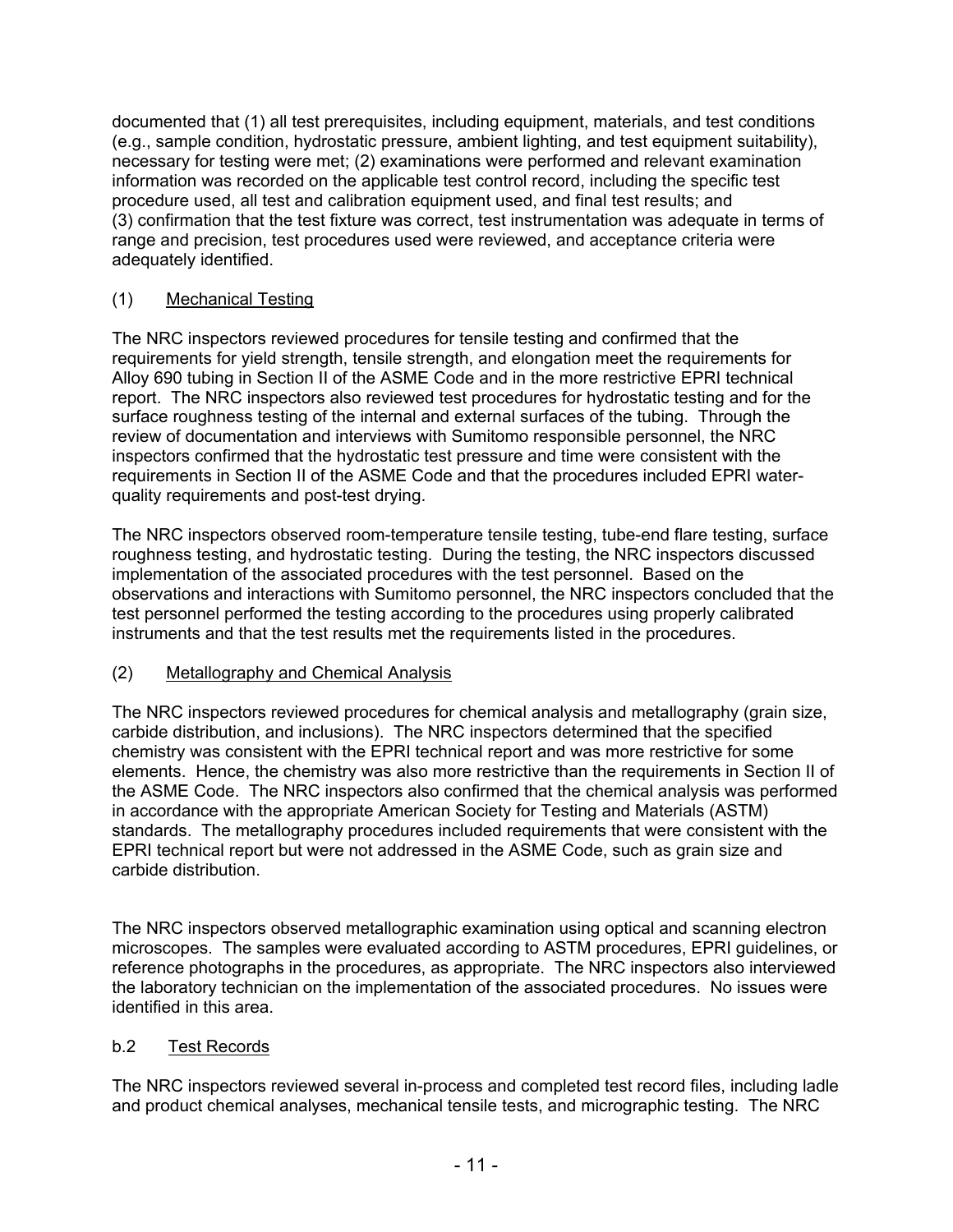inspectors confirmed that all test records were complete and included the required documentation consistent with the test procedure requirements, such as the instrumentation equipment sheet, any notice of discrepancy, the inclusion of all test data, the certification test report, and the certification of conformance. Based on the objective evidence of completed test records, the NRC inspectors found Sumitomo's test record control to be adequate and effectively implemented. No issues were identified in this area.

## b.3 Training and Qualification

The NRC inspectors observed test personnel performing test activities and discussed issues with them related to the test procedures and the tests that they were conducting and determined that the test personnel were knowledgeable of their test responsibilities. The NRC inspectors reviewed a sample of qualification records of the vendor's test technicians and project engineers and confirmed that the Sumitomo staff designated to perform various test functions were qualified to perform those designated activities. Specifically, the NRC inspectors verified that the Sumitomo personnel (1) were cognizant of the requirements for performance of the tests in accordance with written test instructions, (2) verified the adequacy of the test instrumentation used for each test before conducting the test, (3) recorded test data in accordance with written instructions, and (4) followed the test control procedures and material route sheets, including obtaining proper quality control oversight, as required. The NRC inspectors identified no findings in this area.

### c. Conclusions

The NRC inspectors concluded that Sumitomo's program requirements for test control complied with the regulatory requirements of Criterion XI of Appendix B to 10 CFR Part 50. Based on the sample of test control documents reviewed and activities observed, the NRC inspectors determined that Sumitomo was effectively implementing its QAM and the associated test control procedures.

5. Control of Measuring and Test Equipment

## a. Inspection Scope

The NRC inspectors reviewed Sumitomo's QA policies and procedures to verify compliance with Criterion XII, "Control of Measuring and Test Equipment," of Appendix B to 10 CFR Part 50. Specifically, the NRC inspectors reviewed the following Sumitomo procedures and calibration records and performed the following activities:

- Sumitomo's QAM, Revision 36, dated October 1, 2008
- QP 10102, "Manual for Specifying Calibration Cycle for Equipment Subjected to ASME," Revision 10, dated November 30, 2006
- Roughness Calibration Block No. 1083 Record—Mitutoyo HCQ06-70327, dated February 24, 2006
- Calibration Record No. T08KB4—National Institute Nippon Kaiji Kyokai—Shimadzu UH-F500KNI Tensile Test Apparatus

The NRC inspectors also reviewed a sample of equipment calibration records and the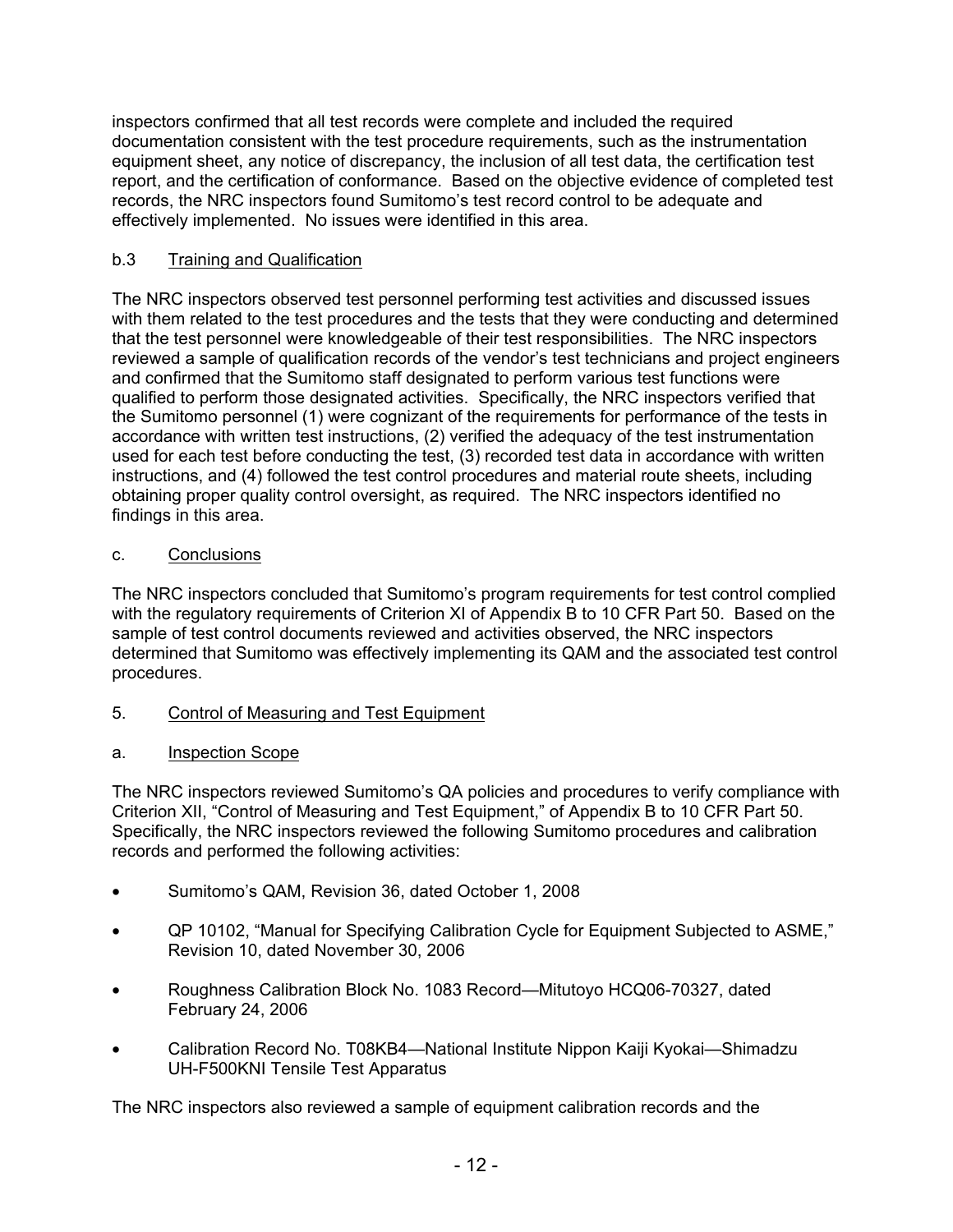disposition methods for out-of-tolerance instrumentation to verify compliance with the requirements for the control of measuring and test equipment (M&TE).

### b. Observations and Findings

Section 10 of Sumitomo's QAM process establishes program requirements for the control and calibration of M&TE. The QAM provides controls to ensure that calibrations are conducted against known reference standards traceable to national standards or to industrial standards. Calibration records must capture all calibration results, and calibration labels must be attached to all instruments after calibration. Section 10.2 states that test personnel must ensure that instrumentation has not exceeded its defined calibration period before it is used and must perform periodic checks in accordance with work standards or shop procedures. In addition, out-of-calibration instrumentation must be tagged as such, and a review of products assessed with the instrument since the last assessment must be conducted.

Sumitomo's QP 10102 included a provision for maintaining a detailed equipment calibration history, including recalibration requirements. The procedure also provided guidance for calibration frequency and for the maintenance of the identification and calibration status using equipment marking or records traceable to the equipment. The NRC inspectors confirmed that Sumitomo established and implemented procedures to ensure adequate control of the calibration and adjustment of M&TE.

The NRC inspectors observed activities in the calibration laboratory. The NRC inspectors selected a representative sample of M&TE identified on test records, travelers, and instrument equipment lists for in-process job orders and reviewed their calibration records for consistency and compliance to established procedures. The NRC inspectors verified that the laboratory M&TE were calibrated using procedures traceable to known industry standards and traceable to certified equipment that has known valid relationships to nationally recognized standards. The NRC inspectors also verified that the M&TE selected as a sample had appropriate calibration stickers and current calibration dates, including calibration due dates, and that the records were available for review. Calibration records indicated that calibration procedures were followed; these records included information on as-found or as-left conditions, the accuracy required, the date of calibration, and the due date for recalibration. The NRC inspectors also reviewed the process for identifying and segregating equipment that is out of calibration or beyond repair. The NRC inspectors verified that Sumitomo maintained adequate identification and segregation of out-of-tolerance equipment, including the formal documentation of notice of discrepancies and the subsequent evaluation of products that may have been affected by use of such discrepant equipment. The NRC inspectors also verified, through observation of ongoing calibration activities, that M&TE personnel who performed equipment calibration activities

properly documented results and adequately labeled, handled, and stored calibration equipment. The NRC inspectors identified no findings in this area.

### c. Conclusions

The NRC inspectors concluded that Sumitomo's program requirements for control of M&TE were consistent with the regulatory requirements of Criterion XII of Appendix B to 10 CFR Part 50. Based on the limited sample of calibration records reviewed, evaluation of controls established within the vendor's calibration laboratory, and observation of a sample of testing activities, the NRC inspectors determined that Sumitomo was effectively implementing its QAM and the associated M&TE procedures.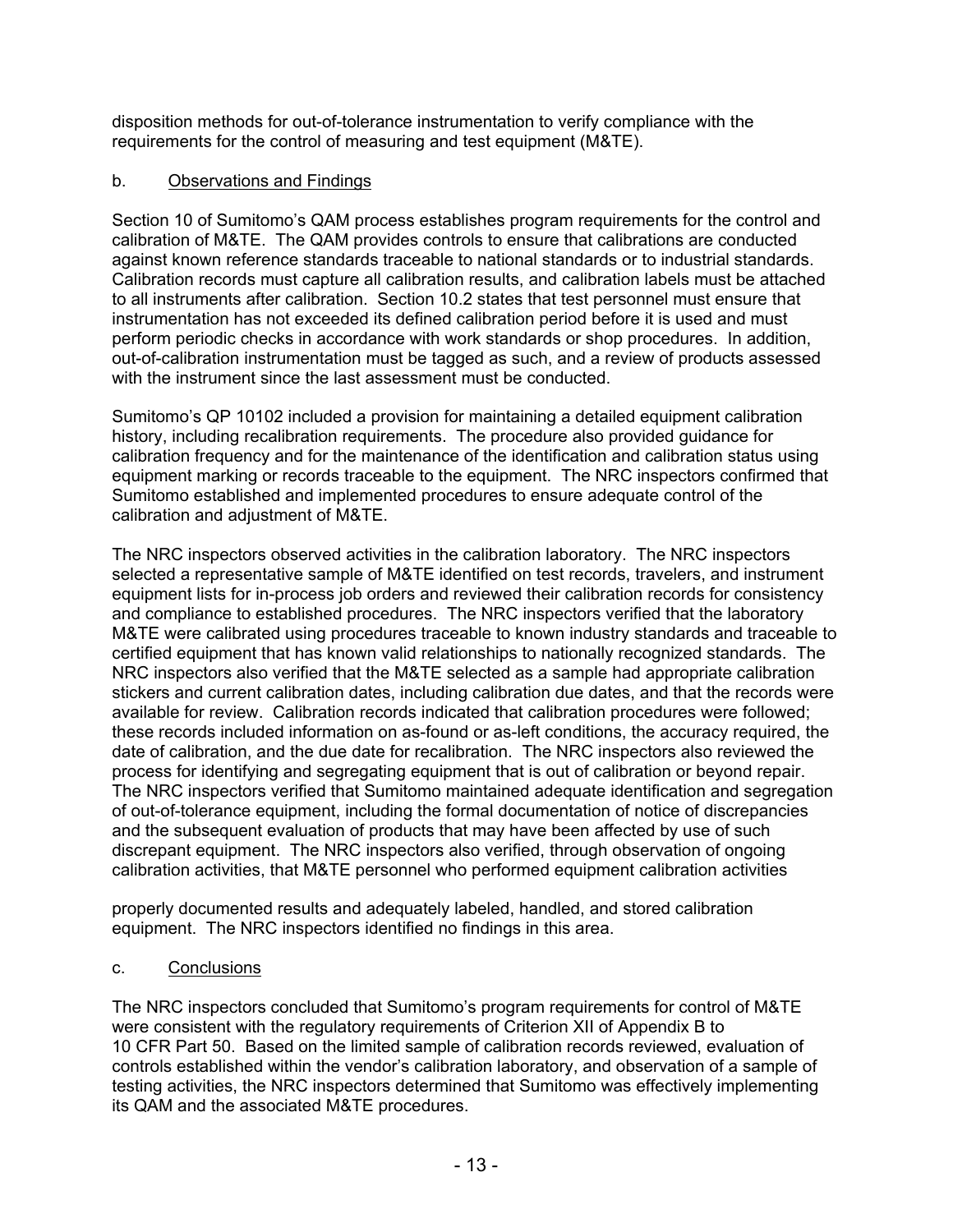### 6. Handling, Storage, and Shipping

#### a. Inspection Scope

The NRC inspectors reviewed Sumitomo's QA policies and implementing procedures that govern inspection activities to verify compliance with the requirements of Criterion XIII, "Handling, Storage, and Shipping," of Appendix B to 10 CFR Part 50. Specifically, the NRC inspectors reviewed the following policies and procedures established by Sumitomo:

- Sumitomo's QAM, Revision 36, dated October 1, 2008
- TSN-5623, "Packing Procedure for Alloy 690 SG Tubing," Revision 0, dated August 12, 2009
- TSN-5605, "Prohibited and Detrimental Materials Procedure for Alloy 690 SG Tubing," Revision 1, dated August 6, 2009

The NRC inspectors also reviewed a sample of travelers and observed handling, storage, and shipping activities at the Sumitomo manufacturing facility to verify effective implementation of such requirements.

#### b. Observations and Findings

Section 14 of Sumitomo's QAM addresses provisions for the handling, storage, shipping, and preservation of components manufactured by Sumitomo. The handling and packing of SG tubes is performed in accordance with the repeat order sheet specifications and work standards. Material is stored in specified areas that are to be kept clean and well arranged to prevent material or product deterioration. A QA manager prepares a shipping permit, which is issued once the material is found in compliance with requirements of Section III of the ASME Code.

The NRC inspectors verified that Sumitomo had developed and implemented procedures and process controls to ensure the proper handling, storage, and shipping of materials. The NRC inspectors reviewed a sample of work orders, travelers, and check sheets that Sumitomo prepared to control such activities. These documents specify steps for handling SG tubes throughout the production process and for preparing final shipping packages. These documents also include provisions for the in-process movement of materials, packaging, use of desiccants, preparation of shipment containers, exclusion of foreign materials, labeling, and shipment. Additionally, the NRC inspectors confirmed that Sumitomo provided controls to ensure that proper attire is available and worn, as necessary, during the handling of materials and that prohibited items are identified and restricted from locations where SG tube material is handled and stored.

The NRC inspectors verified that Sumitomo had controls in place to monitor and maintain humidity, temperature, and particulate filtration, within prescribed limits. Sumitomo maintained daily records of these parameters. Operators are identified and qualified to perform activities. The NRC inspectors confirmed that Sumitomo provided special equipment (e.g., cloths, acetone, carrying poles, and support racks) for the proper handling of SG tubes during production and verified that operators of special handling equipment are experienced and trained in the use of the equipment. The NRC inspectors also confirmed that Sumitomo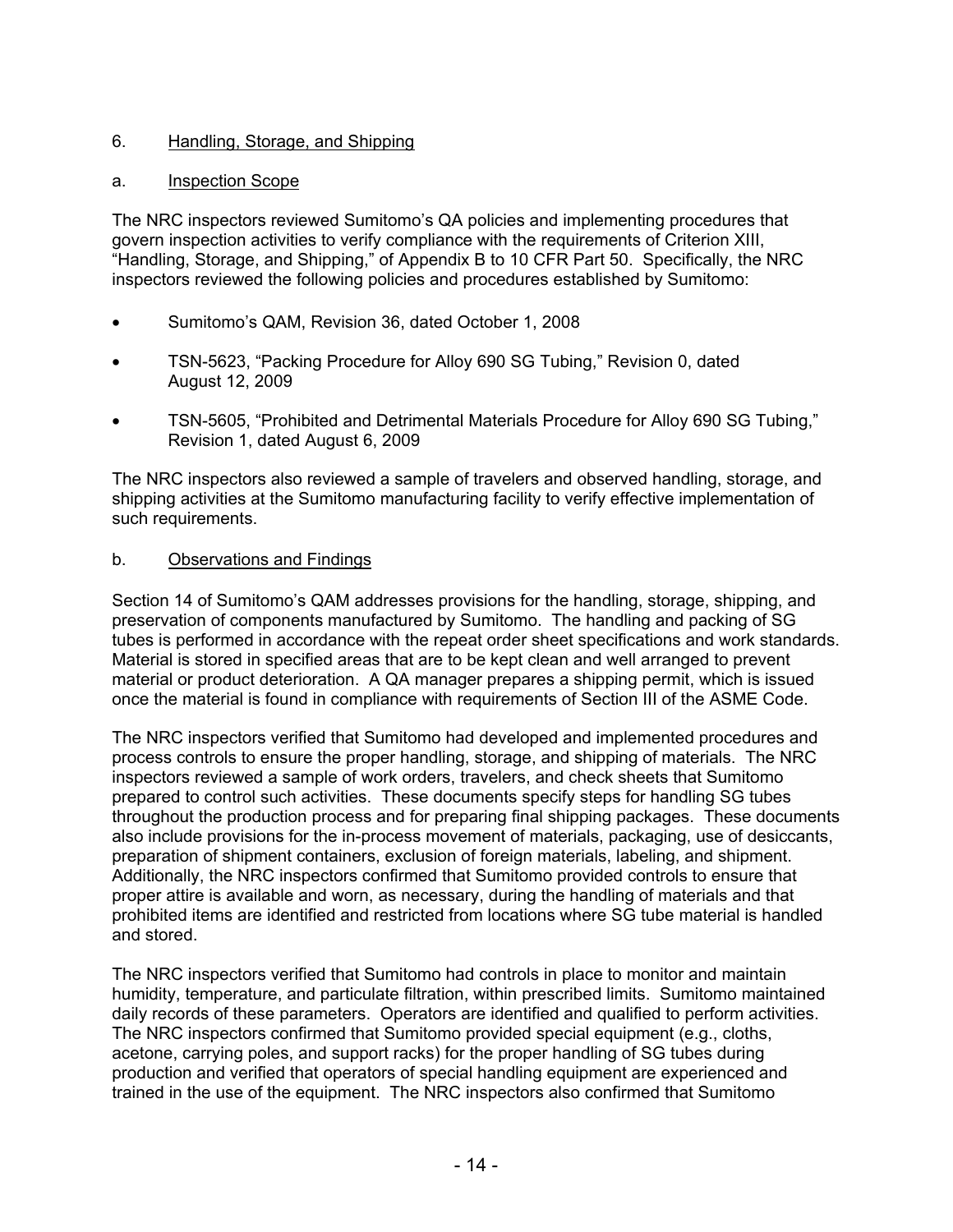maintained adequate configuration control of the products, including detailed storage and arrangement facilities, and computer-assisted material tracking. The NRC inspectors noted that operators track any defective or inadequate tubes using a unique barcode identification and segregate and destroy (e.g., cut into lengths) these tubes to preclude their inadvertent use. The NRC inspectors identified no findings in this area.

### c. Conclusions

The NRC inspectors concluded that Sumitomo's program requirements for handling, storage, and shipping are consistent with the regulatory requirements of Criterion XIII of Appendix B to 10 CFR Part 50. Based on the limited sample of documents reviewed and on observation of ongoing production activities at the Sumitomo fabrication facilities, the NRC inspectors also determined that Sumitomo was effectively implementing its QAM and the associated handling, storage, and shipping procedures.

## 7. Nonconforming Materials, Parts or Components, and Corrective Action

## a. Inspection Scope

The NRC inspectors reviewed Sumitomo's QA policies and implementing procedures that govern the control of nonconformances to verify compliance with the requirements of Criterion XV, "Nonconforming Materials, Parts, or Components," of Appendix B to 10 CFR Part 50. In addition, the NRC inspectors reviewed the control of corrective actions to verify compliance with the requirements of Criterion XVI, "Corrective Action," of Appendix B to 10 CFR Part 50. Specifically, the NRC inspectors reviewed the following policies and procedures established by Sumitomo:

- Section 12, "Nonconformance Control," of Sumitomo's QAM, Revision 35, dated October 1, 2008
- QP 08-06-01, "Work Standard for Nonconformance Product and Abnormal Product Control," Revision 13, dated July 20, 2009
- QP 08-06-03, "Work Standard for Corrective Action and Preventive Action Control," Revision 9, dated July 20, 2009

The NRC inspectors also reviewed a sample of NCRs initiated during the past 5 years.

### b. Observations and Findings

Section 12 of Sumitomo's QAM defines the measures for the identification, documentation, and disposition of unacceptable source material or material that does not conform to the requirements of the material specification. The QAM also defines the responsibilities and authorities for the disposition of nonconformances in these materials.

QP 08-06-01 governs the use of NCRs at Sumitomo. The NRC inspectors reviewed all NCRs generated by Sumitomo over the last 5 years that were applicable to material destined for U.S. facilities and selected four NCRs for a more detailed technical review. Table 1 provides a summary of the four NCRs.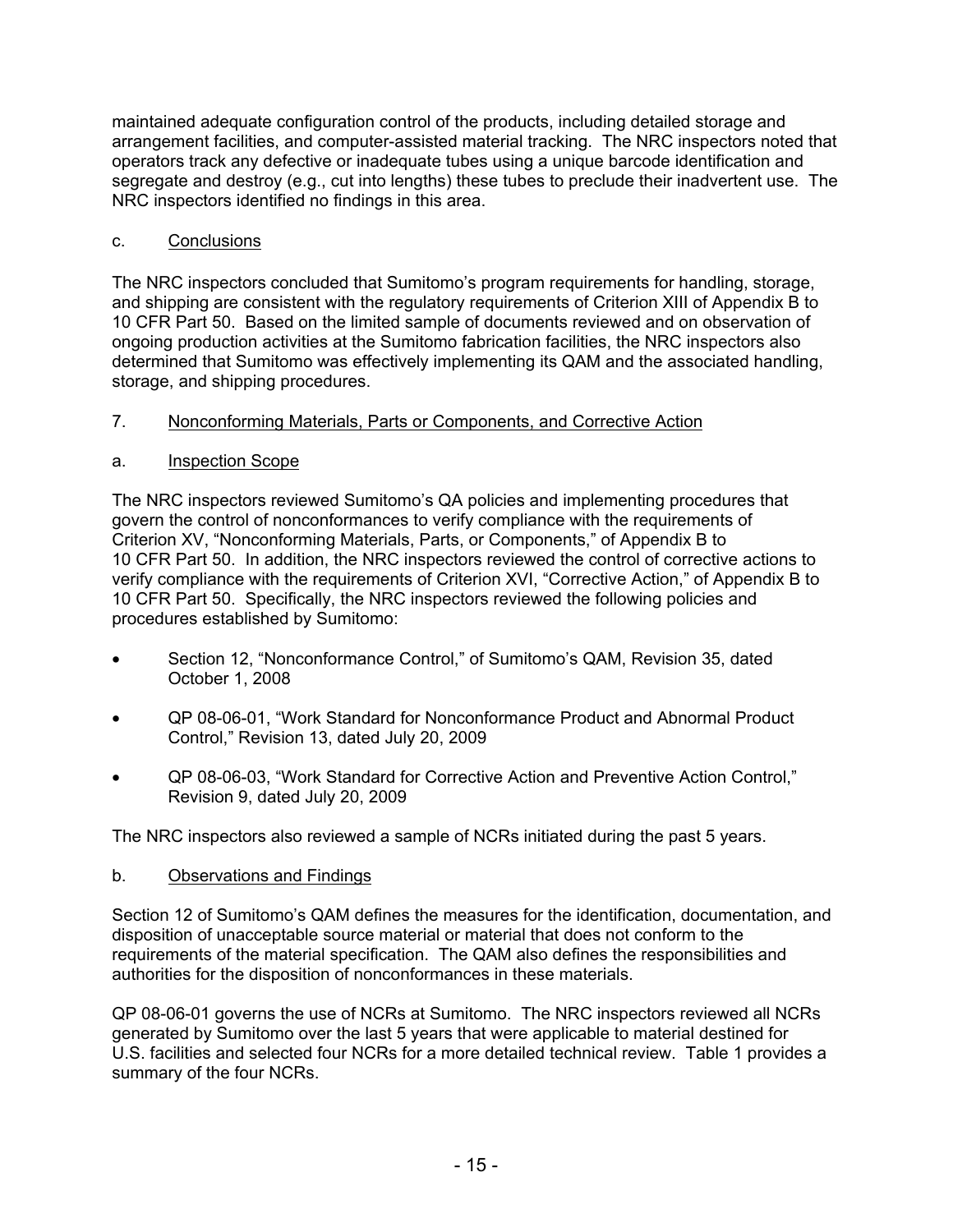| <b>NCR No.</b> | <b>Date</b> | <b>Customer</b>                                | <b>Issue Identified</b>                                                                                                                                                              |
|----------------|-------------|------------------------------------------------|--------------------------------------------------------------------------------------------------------------------------------------------------------------------------------------|
| N08C-02        | 2/26/08     | Doosan/Westinghouse                            | The ovality of tubes after bending was not<br>to specification during the plant procedure<br>qualification process.                                                                  |
| N06C-03        | 8/25/06     | <b>MHI/SONGS</b>                               | The customer identified an indication on<br>eddy current testing data.                                                                                                               |
| <b>N05S-1</b>  | 3/9/05      | <b>AREVA/St. Lucie</b><br><b>Nuclear Plant</b> | The customer review of the certified<br>material test report identified that the<br>increase in yield strength after the tube-<br>straightening process was out of<br>specification. |
| N06C-05        | 10/31/06    | <b>MHI/SONGS</b>                               | Sumitomo failed to separate tubes into<br>specific lots after a power outage caused a<br>fluctuation in the furnace temperature for<br>the final mill annealing.                     |

The NRC inspectors also reviewed four recent audits of Sumitomo by its customers to ensure that Sumitomo had taken effective corrective actions to the identified audit findings. Table 2 provides a summary of the audit reports and their findings.

| <b>Auditing Organization</b> | <b>Date of Audit</b> | <b>Findings</b>                                                                                                                                                     |  |  |
|------------------------------|----------------------|---------------------------------------------------------------------------------------------------------------------------------------------------------------------|--|--|
| Doosan                       | 6/30/09              | (1) 10 CFR Part 21 procedures and posting                                                                                                                           |  |  |
|                              |                      | (2) Procurement document control                                                                                                                                    |  |  |
|                              |                      | (3) Final mill annealing                                                                                                                                            |  |  |
| AREVA                        | 11/27/07             | (1) Description of Appendix B to<br>10 CFR Part 50 and of 10 CFR Part 21<br>in the QAM                                                                              |  |  |
| <b>ASME</b>                  | 1/10/08              | (1) Insufficient qualification records for the<br>QA auditor                                                                                                        |  |  |
|                              |                      | (2) Editorial errors in the QAM                                                                                                                                     |  |  |
| <b>ASME</b>                  | 3/19/08              | (1) Not using calibrated M&TE to measure<br>reference notches in reference<br>standards used in the calibration of<br>ultrasonic and eddy current test<br>equipment |  |  |

**Table 2 Audit Report Summaries and Findings** 

Lastly, the NRC inspectors reviewed the measures employed by Sumitomo to ensure that nonconforming material was appropriately identified and segregated. The NRC inspectors also observed the area on the shop floor where nonconforming material (i.e., scrapped tubes) was being kept and determined that the material was appropriately segregated. No findings or adverse observations were identified during the inspection.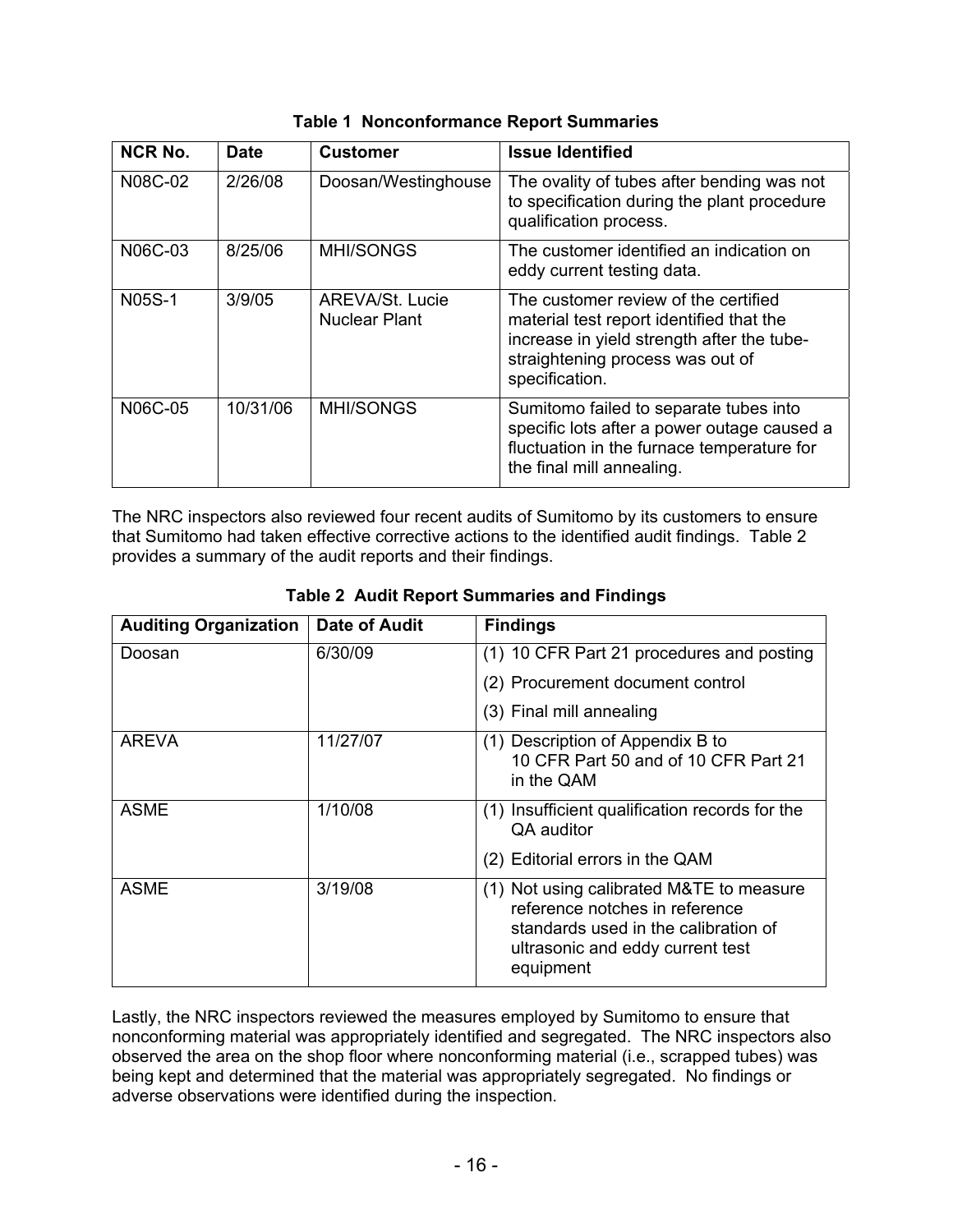The NRC inspectors verified the implementation of corrective actions for the NCRs selected as samples for review. The NRC inspectors confirmed that Sumitomo had taken the appropriate corrective actions for each of the findings identified in the four audit reports reviewed. For each NCR reviewed, the NRC inspectors verified that Sumitomo had specified the appropriate corrective actions; had appropriately considered the extent of the identified condition(s); and had taken corrective actions, including the scrapping of tubes when warranted, to prevent the recurrence for significant conditions adverse to quality. No issues were identified.

#### c. Conclusions

The NRC inspectors concluded that Sumitomo's program requirements for the control of nonconformances are consistent with the regulatory requirements of Criterion XV and Criterion XVI of Appendix B to 10 CFR Part 50. Based on the limited sampled of NCRs reviewed, the NRC inspectors determined that Sumitomo was effectively implementing its QAM and the associated procedures.

#### 8. Entrance and Exit Meetings

On September 28, 2009, the NRC inspectors discussed the scope of the inspection with Mr. Toshihiro Imoto, Sumitomo's Production Manager; Mr. Satoshi Kureishi, Sumitomo's QA Manager; and other Sumitomo staff.

On October 2, 2009, the NRC inspectors presented the inspection results and observations during an exit meeting with Mr. Toshihiro Imoto, Mr. Satoshi Kureishi, and other Sumitomo staff.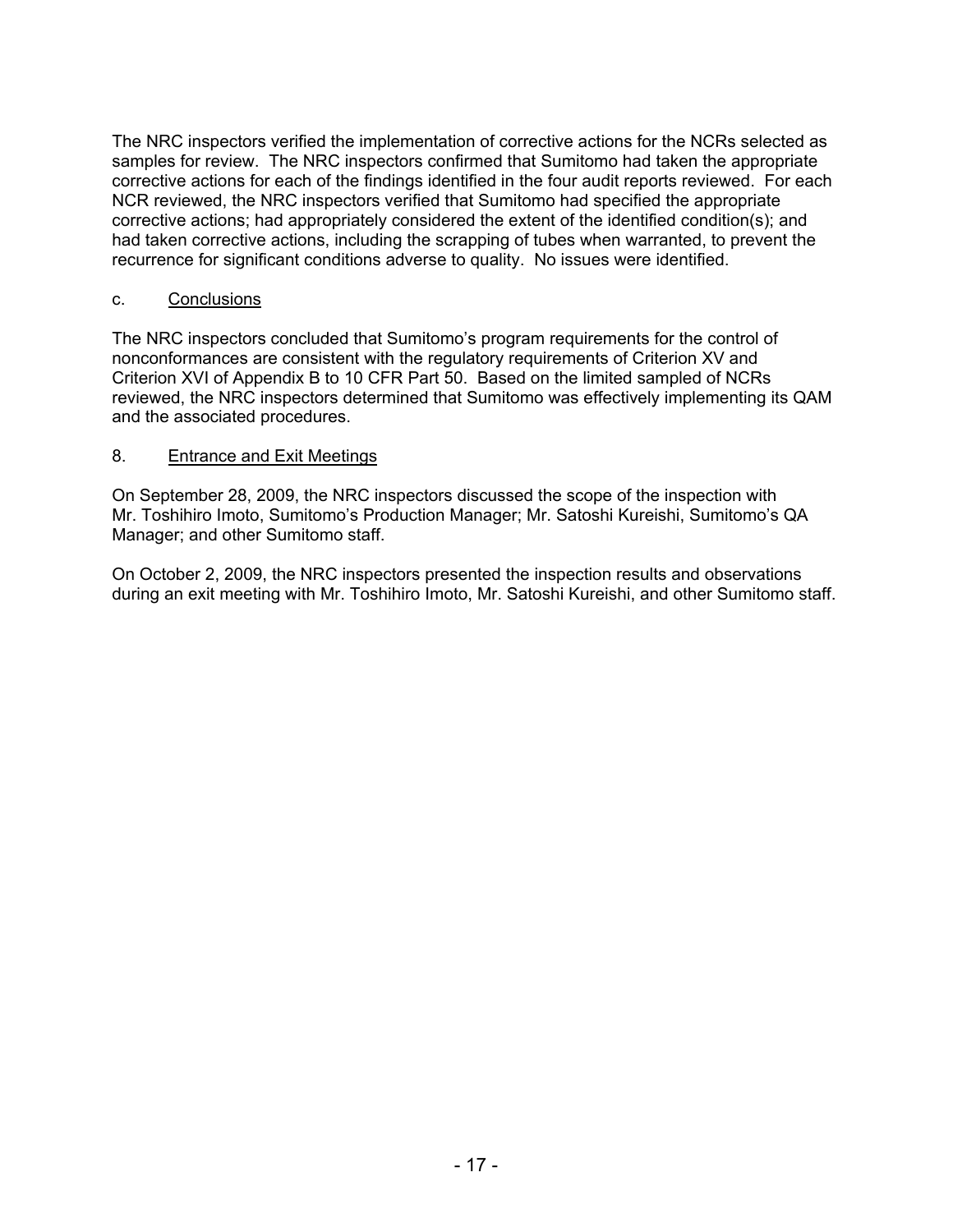### **ATTACHMENT**

## 1. PERSONS CONTACTED

| <b>Name</b>     | <b>Title</b>                                                               | <b>Entrance</b> | <b>Exit</b>  | <b>Interviewed</b>      |
|-----------------|----------------------------------------------------------------------------|-----------------|--------------|-------------------------|
| Mr. Imoto       | <b>General Manager</b>                                                     | X               | $\mathsf{X}$ | $\overline{\mathsf{X}}$ |
| Mr. Kureishi    | <b>Quality Assurance Manager</b>                                           | $\mathsf{x}$    | X            | X                       |
| Mr. Matsuda     | <b>Quality Assurance Specialist</b>                                        | X               | X            | X                       |
| Mr. Hatasue     | Supervisor, Technology<br>Management Section (Laboratory)                  | X               | X            |                         |
| Ms. Nakanishi   | <b>Assistant Supervisor, Technology</b><br>Management Section (Laboratory) |                 |              | X                       |
| Mr. Yoshihiro   | <b>Assistant Manager, Quality</b><br><b>Assurance Section</b>              | X               | X            |                         |
| Mr. Suzuki      | QA Specialist, Quality Assurance<br>Section                                | X               | X            |                         |
| Ms. Nada        | Technician, Cold Worked Tube<br><b>Making Plant</b>                        |                 |              | X                       |
| Mr. Wakasa      | Technician, Cold Worked Tube<br><b>Making Plant</b>                        |                 |              | X                       |
| Mr. Sumi        | Assistant Supervisor, Cold Worked<br><b>Tube Making Plant</b>              |                 |              | X                       |
| Mr. Watanabe    | Technician, Cold Worked Tube<br><b>Making Plant</b>                        |                 |              | X                       |
| Ms. Ikeda       | Technician, Cold Worked Tube<br><b>Making Plant</b>                        |                 |              | X                       |
| Mr. Doumura     | Deputy Section Manager,<br><b>Maintenance Section</b>                      |                 |              | $\mathsf{X}$            |
| Mr. Yamashita   | Deputy Section Manager, Quality<br><b>Assurance Section</b>                | X               | X            |                         |
| Mr. Yoshino     | Assistant Manager, Technology<br><b>Management Section</b>                 |                 |              | X                       |
| Mr. Suzuhigashi | Section Manager, Technology<br>Management Section (Laboratory)             |                 |              | X                       |

### 2. INSPECTION PROCEDURES USED

Inspection Procedure (IP) 43002, "Routine Inspections of Nuclear Vendors," dated October 3, 2007

IP 36100, "Inspection of 10 CFR Part 21 and 10 CFR 50.55(e) Programs for Reporting Defects and Nonconformance," dated October 3, 2007